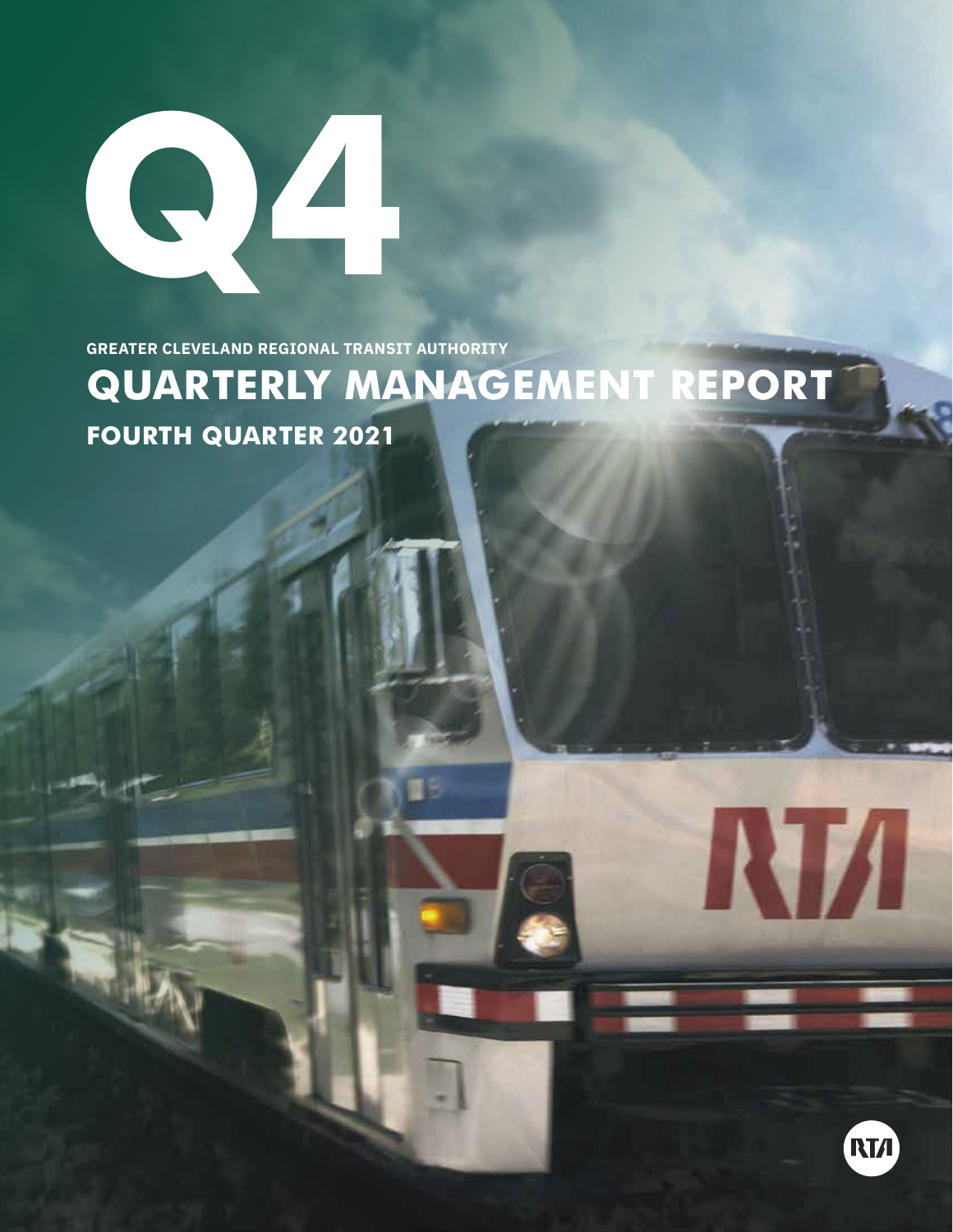## **Contents**

| Disadvantaged Business Enterprise (DBE) Participation/Affirmative Action19 |  |
|----------------------------------------------------------------------------|--|
|                                                                            |  |
|                                                                            |  |
|                                                                            |  |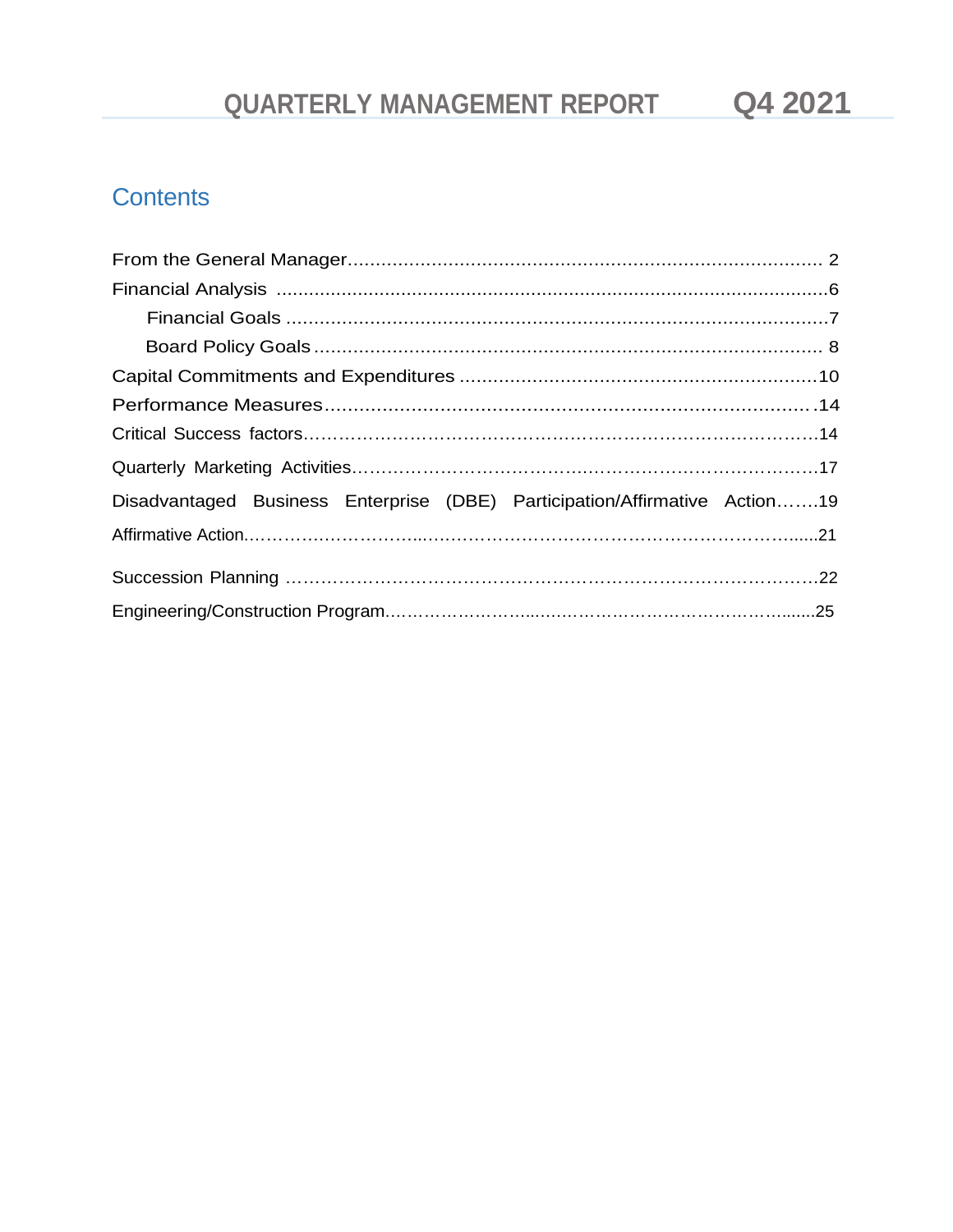#### <span id="page-2-0"></span>From the General Manager



As we entered the last quarter of the year, staff continued to work diligently to connect our communities. They completed a track replacement project for the Blue and Green Lines, were awarded (for the first time due to a bi-annual budget change) TRAC funds to support a state of good repair of our rail system, and developed partnerships to distribute COVID vaccines, boosters, and tests, among various other projects and initiatives.

Greater Cleveland RTA is committed to operating a safe and reliable transit system. As a result of safety concerns related to the Waterfront Line Bridge, we had to indefinitely suspend rail service on the Waterfront Line. The Bridge is located on the East Bank of the Flats and extends over Front Street and the Norfolk Southern Rail tracks. Our Engineering Department contracted with a local firm to perform emergency shoring of the bridge until a long-term rehabilitation and strengthening solution can be developed and executed.

As a result of changes to the Ohio biannual budget, GCRTA became eligible to apply and receive Transportation Review Advisory Council (TRAC) funds. In September we were awarded \$4.2 million from the Ohio Department of Transportation (ODOT) to fund light rail rehabilitation.

Our Paratransit services are innovating to improve customer service through the implementation of an updated Customer Handbook and service infraction software. No-shows and late cancellations of trips increase operational costs and impede our ability to provide exceptional, ontime performance. As a result, our cancellation rate is *twice that of the industry average*. With the use of infraction software, the revised Customer Handbook will be fairly and equitably administered. Furthermore, educating customers will be the primary method to change their behavior. There will be an introductory period that enables customers to become familiar with the expectations without negative consequences. After the introduction period, the program will provide further education, warnings and, if necessary, suspension of passengers who consistently fail to cancel trips in a timely manner. We believe these changes will have a positive effect on the overall experience of all Paratransit riders.

We are now a year and a half into a global pandemic and almost a year into having a vaccine; however, our vaccination rates are still very low. As a result, we added a second vaccination partner, Care Alliance Heath Center, to utilize our Community Immunity Bus. With their partnership, those in low vaccination areas or at disproportionately higher cases of COVID, now have better access to vaccines and testing throughout the County. Once the boosters became available, Care Alliance Health Center began administering them to those who were eligible. Furthermore, as part of the partnership, Care Alliance Health Center was engaged to provide vaccinations and boosters to GCRTA employees.

In order to become consistent with our brand image internally and externally, our Marketing Department developed a Branding Guide. The new guide provides the approved use of items, such as:

- Our logos, colors, and fonts
- Email signatures, business cards, and letterhead
- Photo taking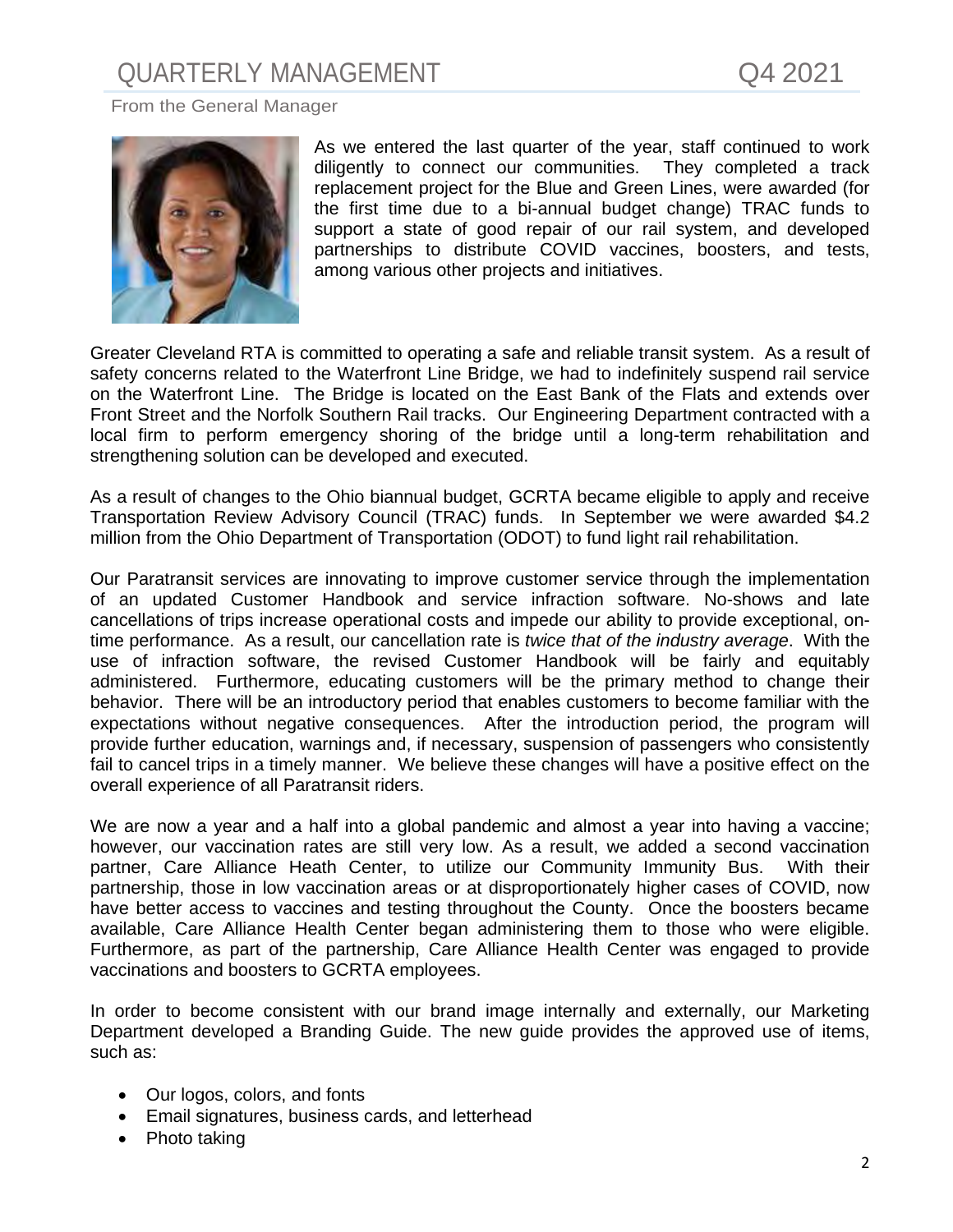The new Branding Guide was provided to all employees, is available on our Intranet and will be provided to various partners in order to maintain a clear and consistent brand image.

GCRTA is committed to not only providing a safe environment to passengers, but we are also committed to protecting passenger and employee information. As a result, in November we deployed Multi-Factor Authentication, which is also known as MFA. MFA is a way for employees to gain access to an application or device by performing two or more actions that verify they are who they say they are. Now, and moving forward, all employees who utilize GCRTA's Microsoft Outlook Email, Office 365, and/or VPN accounts will be verified using MFA.

To improve communications with all employees, we launched our new Intranet, OneRTA. Now with our new OneRTA Intranet, employees no longer need to be connected to GCRTA's servers to access key information. Employees can now access OneRTA from any mobile device, tablet, or desk top computer 24 hours a day, 7 days a week. They simply go to our website (rideRTA.com) and choose the employee login. From there they can access forms, policies, COVID updates, training information, company updates, employee resources and much more.

Over the course of 2021, our Holiday Train team planned for the return of the Holiday Trains for the 2021 holiday season. This season we operated four trains to spread more holiday cheer throughout the communities we serve. This year's Holiday Trains had:

- 7336 Feet of Strand Lights with a total of 17,920 Lights
- 450 Feet of LED Neon Lighting with a total of 2,160 LED Lights
- 400 Feet of LED Star Lighting with 800 LED Lights
	- o Grand Total: 8,186 Feet of Lights with 20,880 Lights
- 3 Higbee Style Windows
- 4 Hand painted Windows
- 500+ Feet of Banners and Decals
- Sounds and Smells of Christmas
- Interior car cards designed by the Cleveland Institute of Art

The Holiday Trains went into service on November 27, 2021, and were in operation through December 31, 2021, on the Blue, Green, and Red Lines. Throughout the holiday season, our Marketing Department planned "pop up Santa events" and shared those events on our social media channels. They also posted the times the trains would be running each day on our social channels to enable riders to plan to ride the Holiday Trains. As in previous years, riders enjoyed this riding experience.

To expand the holiday cheer we spread this year, we modified one of our Trolleys and decked it out. The Trolley was dubbed the Holly Jolly Trolley and connected to communities at special events throughout the County. Additionally, Santa was on hand to bring holiday joy to kids (and adults).

Some events we connected to were:

- Winterfest, Public Square
- Circle Fest, University Circle
- Bright Lights, Reading Lights at Cleveland Public Library, Downtown
- Ugly Sweater Holiday Fundraiser for Young Latino Network at Phunkenship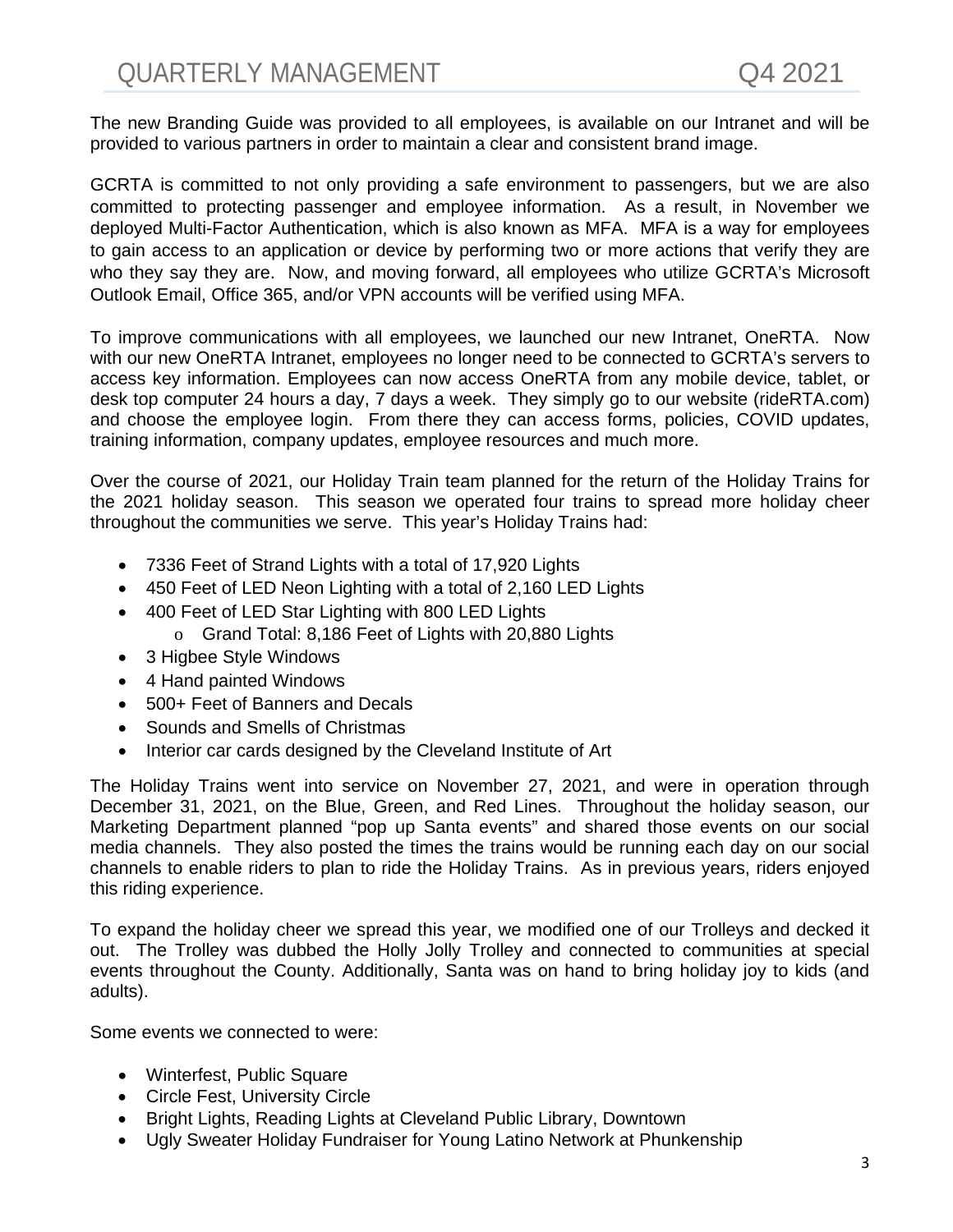- Open House and Holiday Market at Pivot Center for Art, Dance and Expression
- Noble Elementary School
- Holiday Wonderland Trunk Express, Care Alliance
- Kicking it with Kenny

Features of the Holly Jolly Trolley were:

- Santa's chair
- Monitor displaying a fireplace
- Interior car cards designed by the Cleveland Institute of Art
- LED lights on the exterior and interior
- Christmas Story leg lamp
- Christmas tree including wrapped presents
- Christmas tree including wrapped presents

To further engage with the community, we launched a Month of Merry campaign. The campaign consisted of an Instagram contest that ran from mid-November until the week of Christmas. The contest had daily questions for followers to answer. One winner a day was randomly chosen to win a gift card to various local businesses and four all day bus passes. Additionally, the Month of Merry campaign had radio and digital ads wishing the community a happy holiday season from GCRTA.

In spite of the ongoing pandemic, our employees have worked hard to service our communities. As a result, we received the following awards in 2021:

- Finance was awarded the Ohio Auditor of the State Award with Distinction for their excellence in financial reporting related to our Comprehensive Annual Financial Report (CAFR) and compliance with applicable laws for the year ended 12/31/2020. The last time this award was presented to GCRTA was for year ended 12/31/2015.
- The Office of Business Development was awarded two awards from the Greater Cleveland Partnership. One is for Supplier Diversity and the second is Best in Class for Board Diversity.
- Jeff Macko, Planning Team Leader, received the "Four Under Forty" Award from the Ohio Public Transit Association (OPTA).
- Heavy Rail received the APTA 2021 Rail COVID-19 Gold Award
- Marketing received a First Place Award at the 2021 Annual APTA AdWheel Awards for Social Media: Best Marketing and Communications to Support Ridership or Sales for their 2020 Holiday Trains campaign.
- WTS Northeast Ohio Employer of the Year
- Teresa Coleman Muti, Director of Power and Way, was named Railway Age "Women in Rail" honoree for 2021.

In order to provide the services our community deserves; our Human Resources and Marketing teams have collaborated to host various job fairs. Each job fair worked to recruit Drivers, Mechanics, Power & Way Laborers, Rail Equipment Servicers, and Transit Police Officers. The fairs were well attended and yielded many offer letters and new hires. To bolster our hiring efforts, we have partnered with Ohio Means Jobs to increase our recruitment efforts on various positions throughout the Authority.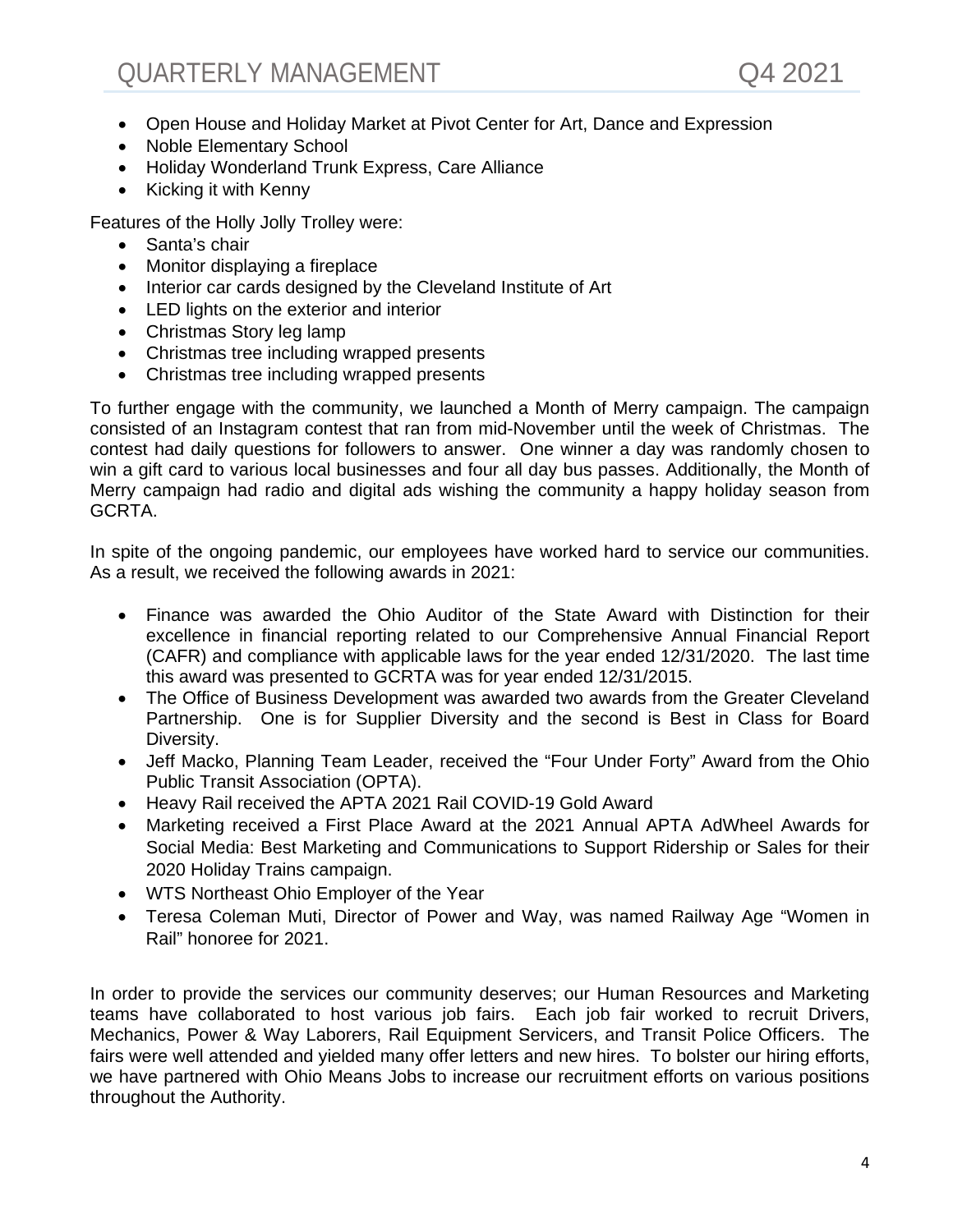

Additionally, we are leveraging our partnership with Tri-C to support our recruitment efforts as well as upskill our current staff, so they are ready for opportunities as they arise. These efforts have enabled us to fill may open positions. However, as we plan for operations in 2022, we know we need to continue our hiring efforts in order to maintain appropriate staffing levels.

As we finish a second year of managing the ongoing challenges of a global pandemic, our staff continues to rise to the challenge and show their resilience. They have completed state of good repair projects, won awards, secured funding from State and Federal levels, launched a new system redesign, and much more. They continue to live out our mission of Connecting our Communities. Each day they provide mobility services that connect passengers to employment, medical appointments, education, and shopping to name a few.

Sincerely,

India L. Birdsong General Manager, Chief Executive Officer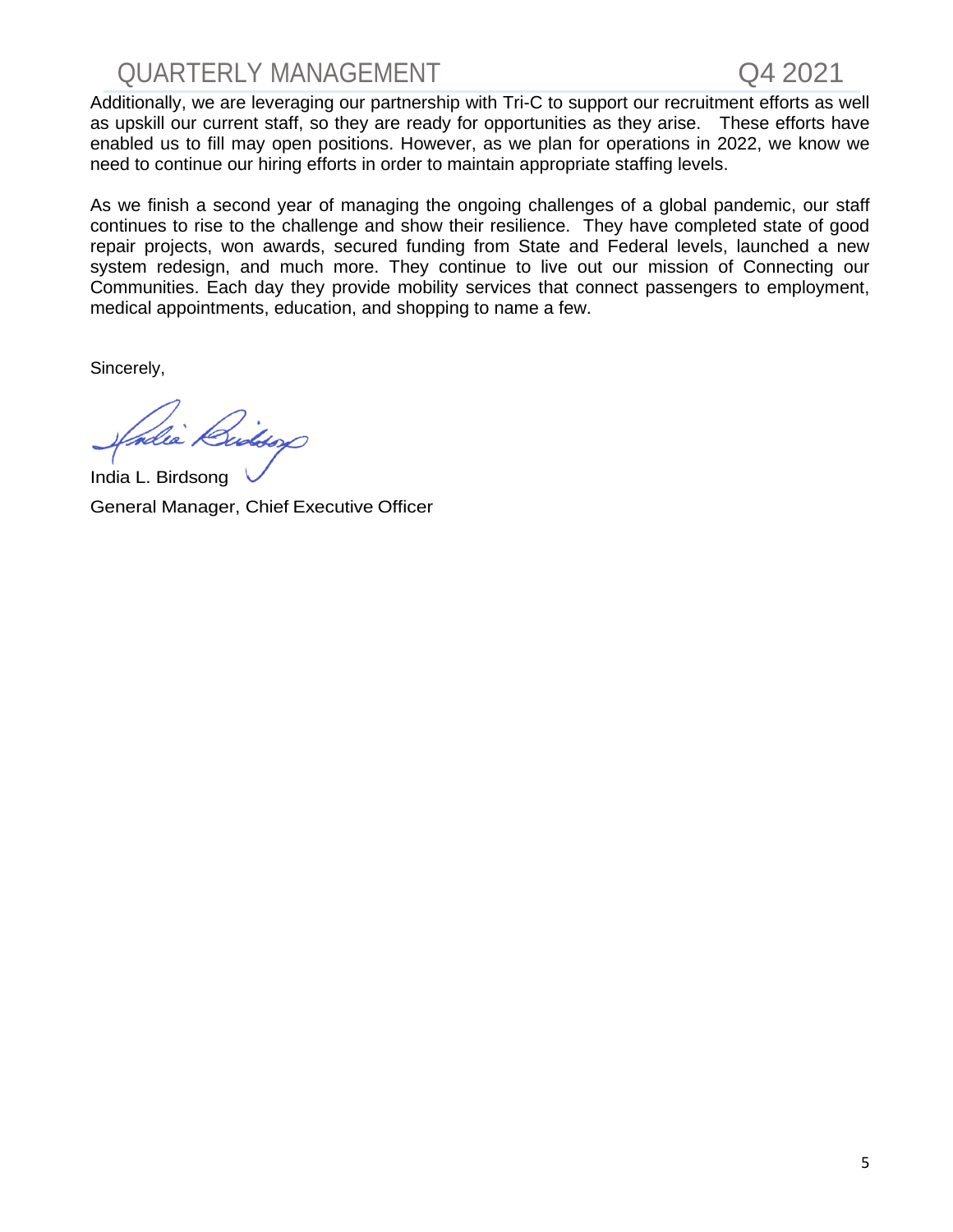| <b>Amended General Fund Balance Analysis</b> |               |                   |                  |                   |                |
|----------------------------------------------|---------------|-------------------|------------------|-------------------|----------------|
|                                              | 2019          | 2020              | 2021             | 2021              | 2021           |
|                                              | <b>Actual</b> | <b>Actual</b>     | Q4 Budget        | Q4 Actual         | Q4 Variance    |
| <b>Beginning Balance</b>                     | 38,959,995    | \$<br>40,577,395  | \$132,581,757    | 132,581,757<br>\$ | \$0            |
| Revenue                                      |               |                   |                  |                   |                |
| Passenger Fares                              | 42,785,750    | 24,044,664        | 27,814,100       | 21,541,062        | (6,273,038)    |
| Advertising & Concessions                    | 2,069,726     | 2,337,735         | 1,803,916        | 1,228,020         | (575, 896)     |
| Sales & Use Tax                              | 212,192,079   | 210, 147, 468     | 215,720,056      | 239,341,748       | 23,621,692     |
| Federal Operating Assistance - CARES Act     | 0             | 111,977,170       | 0                | 0                 | 0              |
| Federal Operating Assistance - CRRSAA        | 0             | 0                 | 67,416,467       | 67,416,467        | <sup>0</sup>   |
| Federal Operating Assistance - ARP           | U             | $\mathbf 0$       | 68,100,000       | 54,815,088        | (13, 284, 912) |
| Investment Income                            | 910,634       | 698,786           | 2,069,958        | 97,478            | (1,972,480)    |
| <b>Other Revenue</b>                         | 2,747,874     | 364,250           | 1,348,918        | 854,246           | (494, 672)     |
| <b>Reimbursed Expenditures</b>               | 25,289,403    | 26,963,719        | 19,413,919       | 15,092,767        | (4,321,152)    |
| <b>Total Revenue</b>                         | 285,995,466   | 376,533,792       | 403,687,334      | 400,386,876       | (3,300,458)    |
| <b>Total Resources</b>                       | 324,955,461   | 417, 111, 187     | 536,269,091      | 532,968,633       | (3,300,458)    |
| <b>Operating Expenditures</b>                |               |                   |                  |                   |                |
| Salaries and Overtime                        | 134,891,187   | 138,668,611       | 143,376,531      | 140,088,330       | (3,288,201)    |
| Payroll Taxes and Fringes                    | 49,579,426    | 52,142,719        | 57,276,628       | 57,491,909        | 215,281        |
| Fuel (Diesel, CNG, Prop. Pwr., Gas)          | 8,950,522     | 8,780,650         | 8,182,600        | 8,101,694         | (80,906)       |
| <b>Utilities</b>                             | 5,155,284     | 3,576,408         | 5,614,454        | 4,700,271         | (914, 183)     |
| Inventory                                    | 11,226,105    | 13,341,465        | 13,100,000       | 12,773,812        | (326, 188)     |
| Services and Material & Supplies             | 18,522,788    | 18,809,509        | 21, 157, 429     | 18,818,101        | (2,339,328)    |
| Purchase Transportation                      | 9,177,877     | 7,599,160         | 9,850,000        | 9,335,470         | (514, 530)     |
| <b>Other Expenditures</b>                    | 4,815,590     | 3,783,813         | 6,928,856        | 6,018,115         | (910, 741)     |
| <b>Total Operating Expenditures</b>          | 242,318,780   | 246,702,334       | 265,486,498      | 257,327,702       | (8, 158, 796)  |
| Transfers to (from) Other Funds              |               |                   |                  |                   |                |
| Transfer to (from) the Insurance Fund        | 2,700,000     | $\mathbf 0$       | 2,100,000        | 2,100,000         | $\mathbf 0$    |
| Transfer to (from) the Pension Fund          | 50,000        | 50,000            | 45,000           | 45,000            | 0              |
| <b>Transfers to Reserve Fund</b>             | 12,965,059    | 10,878,615        | 95,878,615       | 95,878,615        | 0              |
| Transfers from the Reserve Fund              |               | (1,450,000)       | 0                |                   | 0              |
| <b>Transfers to (from) Capital</b>           |               |                   | ი                |                   | $\Omega$       |
| <b>Bond Retirement Fund</b>                  | 13,339,003    | 14,950,956        | 13,835,408       | 13,835,408        |                |
| <b>Bond Defeasance</b>                       | <sup>0</sup>  | $\Omega$          | 59,000,000       | 57,734,586        | (1, 265, 414)  |
| Capital Improvement Fund                     | 13,005,224    | 13,397,525        | 43,698,859       | 43,698,859        | (0)            |
| <b>Total Transfers to (from) Capital</b>     | 26,344,227    | 28,348,481        | 116,534,267      | 115,268,853       | (1, 265, 414)  |
| <b>Total Transfers to (from) Other Funds</b> | 42,059,286    | 37,827,096        | 214,557,882      | 213,292,468       | (1, 265, 414)  |
| <b>Total Expenditures</b>                    | 284,378,066   | 284,529,430       | 480,044,380      | 470,620,170       | (9, 424, 210)  |
| <b>Available Ending Balance</b>              | 40,577,395    | \$<br>132,581,757 | \$<br>56,224,709 | \$<br>62,348,462  | 6,123,753      |

#### **Figure 1: General Fund Balance Analysis 2021**

## **General Fund Balance Analysis & Operating Analysis**

The Coronavirus Response & Relief Supplemental Appropriations Act (CRRSAA) and the American Rescue Plan (ARP) provided stability for the Authority. This funding was used to pay for the Authority's operating expenses, less passenger fares collected. The funding from Sales & Use Tax, traditionally used for operating expenses, was strategically used to defease 9 years of debt, create a revenue stabilization fund, and reduce the capital unfunded projects.

On June 13, 2021, the Authority implemented the NextGen system, which provided greater frequency and connectivity for the Greater Cleveland area. To ease the transition into the new service, the Authority offered free fares for the first week of NextGen. Ridership increased by nearly 13% during that week. Ridership increased by 16.8%, on average, from June through December, compared to 2020 ridership. Ridership totaled 16.0 million passenger trips for 2021, a decrease of 6.0% when compared to 2020, mainly due to the first quarter of 2020 not being hit by the pandemic. (Figure 2) Ridership in 2021 was 46.5% below 2019 pre-pandemic levels.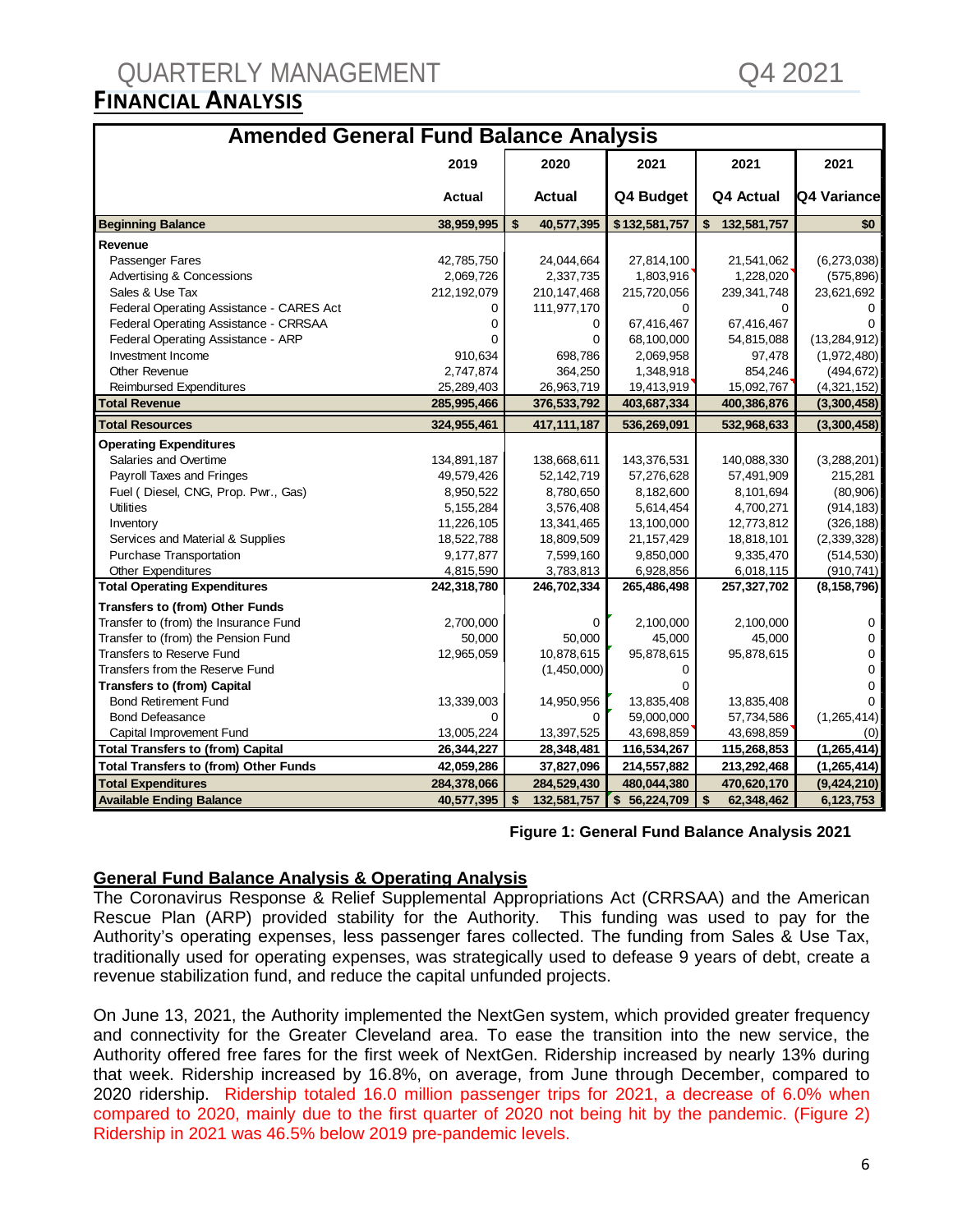

#### **Figure 2: Ridership**

Passenger Fare revenue totaled \$215 million in 2021. 10.4% below 2020 levels and down 49.7% compared to 2019.





**Figure 3: Passenger Fares**

Sales tax receipts totaled \$239.3 million, a<br>13.9% increase from increase 2020.

On-line sales, sales of motor vehicles & watercraft, and regular/statewide sales were the leading categories.

**Figure 4: Sales & Use Tax**

Total Operating Expenses ended the year 3.1% below budgeted levels. Total personnel expenses (salaries, overtime, payroll taxes and fringes) were 1.5% below budget. Health care and prescription expenses continued to rise in the 4<sup>th</sup> Quarter and ended the year 0.4% over budget and 10.3% over 2020 levels. The Energy Price Risk Management Program continues to help stabilize fuel costs. Fuel costs were1% under budget for the year. The Authority continues to purchase cleaner Compressed Natural Gas (CNG) buses and retire older diesel buses.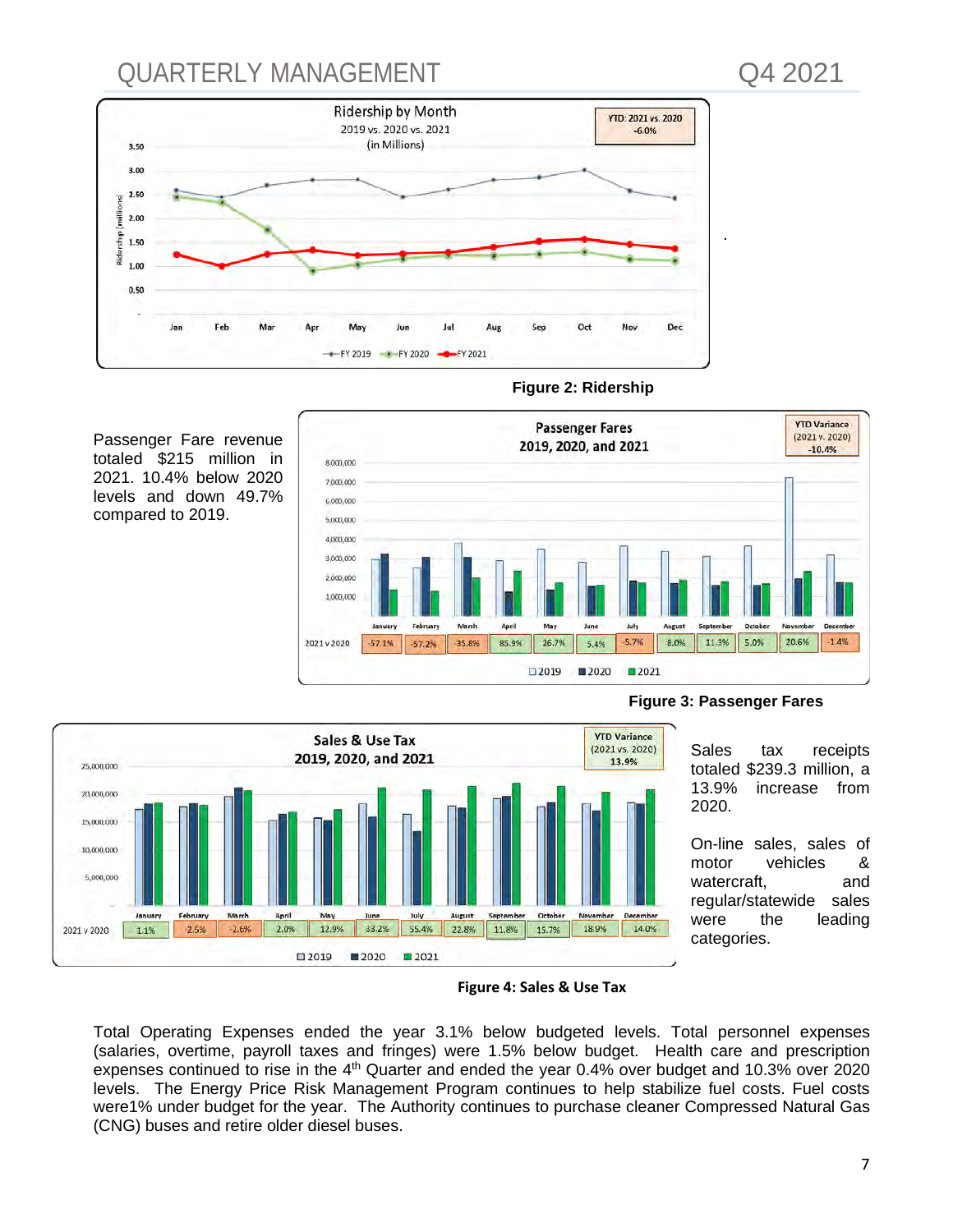Transfers to other funds are to support the expected expenditures and maintain the recommended balances for the Bond Retirement, Insurance, Supplemental Pension, Capital Improvement, and Reserve Funds. Most of the transfers to the Insurance Fund, Pension Fund, Reserve Fund, and Capital Improvement Fund occurred in June, totaling \$63.2 million. An increase to the Bond Retirement Fund for the defeasance of bonds was approved in July and totaled \$57.7 million. An increase to the Reserve Fund for Revenue Stabilization was approved in December and \$85 million was transferred. Funds in this reserve sub-fund will help the Authority maintain the 1-month ending General Fund balance in the out-years. At year-end, transfers to other funds totaled \$213.3 million.

| 2021 Year-End<br><b>Financial Policy Goals</b> |                                                   |                               |                |                       |                          |                   |
|------------------------------------------------|---------------------------------------------------|-------------------------------|----------------|-----------------------|--------------------------|-------------------|
|                                                |                                                   | Goal                          | 2019<br>Actual | 2020<br><b>Actual</b> | 2021 Q4<br><b>Budget</b> | 2021 Q4<br>Actual |
|                                                | <b>Operating Ratio</b>                            | >25%                          | 19.0%          | 11.0%                 | 12.0%                    | 8.9%              |
|                                                | <b>Cost per Service Hour</b>                      |                               | \$130.9        | \$195.9               | \$158.6                  | \$153.7           |
| <b>Operating Efficiency</b>                    | <b>Growth per Year</b>                            | < Rate of<br><b>Inflation</b> | $-7.1%$        | 49.7%                 | 0.8%                     | $-3.4%$           |
|                                                | <b>Operating Reserve</b><br>(Months)              | $> 1$ month                   | 2.1            | 6.5                   | 2.6                      | 2.9               |
|                                                | <b>Debt Service Coverage</b>                      | $\geq 1.5$                    | 4.50           | 9.64                  | 2.97                     | 3.04              |
| Capital Efficiency                             | <b>Sales Tax Contribution to</b><br>Capital       | $\geq 10\%$                   | 11.9%          | 13.5%                 | 54.0%                    | 48.2%             |
|                                                | <b>Capital Maintenance to</b><br><b>Expansion</b> | 75% - 90%                     | 100.0%         | 100.0%                | 100.0%                   | 100.0%            |

## **BOARD POLICY GOALS**

#### **Figure 5: Board Financial Policy Goals 2021**

## **Operating Efficiency**

The policy goal is to maintain an **Operating Ratio** of at least 25%. This ratio shows the efficiency of management by comparing operating expenses to operating revenues (Passenger Fares, Advertising & Concessions, and Investment Income). At year-end, the Operating Ratio is 8.9% due to the decrease in ridership from the COVID pandemic. The Authority projects that it will take a few years for ridership to return to pre-COVID levels. (Figure 5)

The target of the **Cost per Hour of Service** indicator is service to be maintained at or below the rate of inflation. The Federal Reserve inflation rate was 7.0% at the end of 2021. The Cost per Hour of Service is a measure of service efficiency, dividing total operating expenses by total service hours. At a cost per service hour of \$153.7, the growth per year is -3.4%, compared to 2020.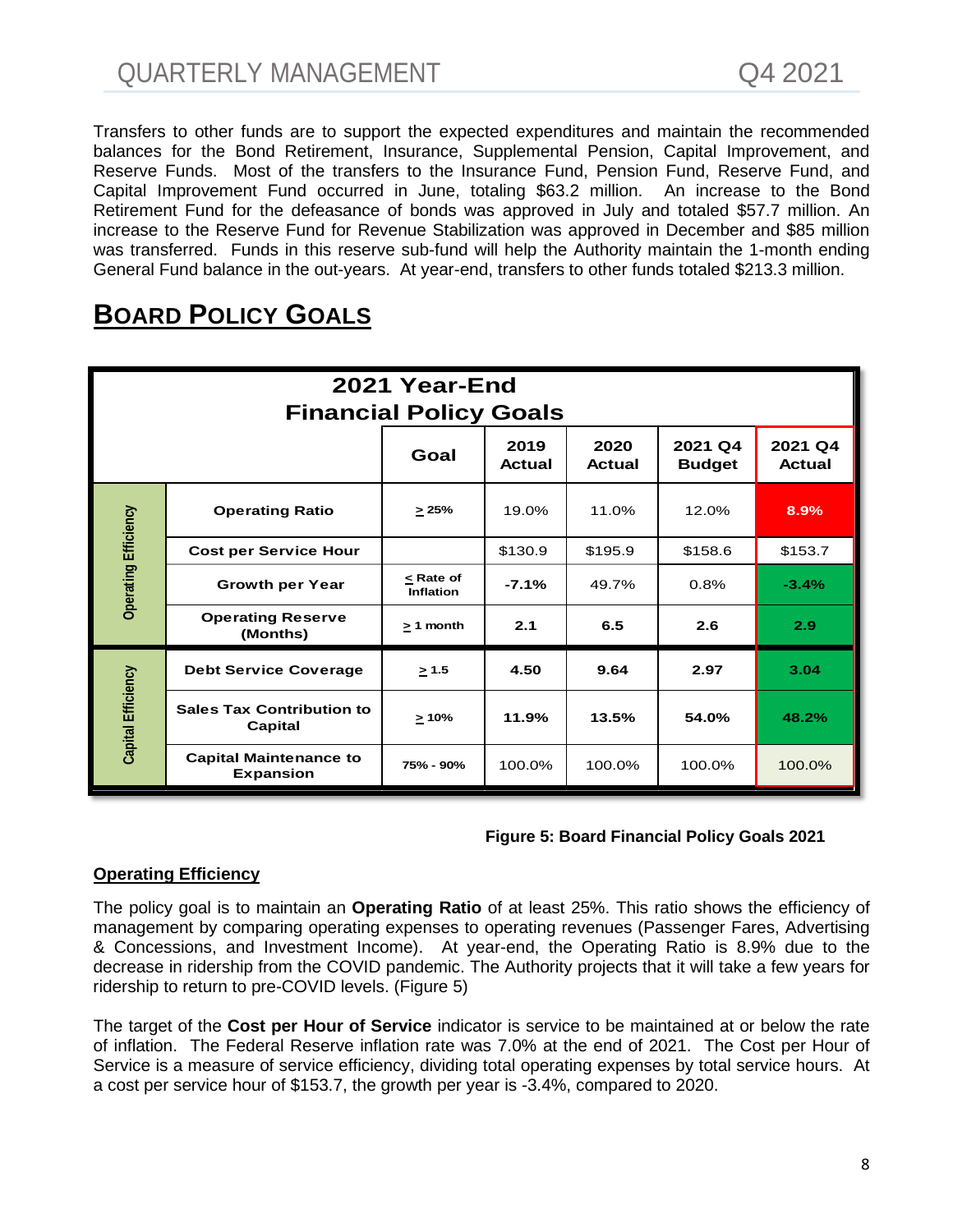**Operating Reserve is targeted for a period of 30 Days or 1 Month**, which requires the available unrestricted cash and cash equivalents to be one month of operating expenses to cover any unforeseen or extraordinary fluctuations in revenues or expenses. At year-end, the Operating Reserve is 2.9 months.

#### **Capital Efficiency**

The **Debt Service Coverage** ratio is the measure of the Authority's ability to meet annual interest and principal payments on its outstanding debt. The goal is for the debt service coverage to be 1.5 or above and compares total operating resources (net of operating costs and transfers to the Insurance, Capital, and Pension Funds) with the Authority's debt service needs. The Debt Service Coverage ended the year at 3.04, exceeding the policy goal. The bond defeasance had a positive impact on the future debt service coverage.

The **Sales Tax Contribution to Capital** is a measure of the level of commitment to longer-term capital needs by determining the percentage of the sales tax revenues that is to be allocated directly to the Capital Improvement Fund to support budgeted projects or to the Bond Retirement Fund to support debt service payments. This indicator ended the year at 48.2%. Additional funds were transferred to capital to help decrease the unfunded projects and defease 9 years of debt.

The **Capital Maintenance Outlay to Capital Expansion Outlay** ratio shows the Authority's focus is on the maintenance or State of Good Repair (SOGR) of its current assets rather than on the expansion of service levels. This continues to remain the best course available as the Authority continues its bus replacement program, equipment upgrades, and plans for rail vehicle replacement and rail infrastructure improvements.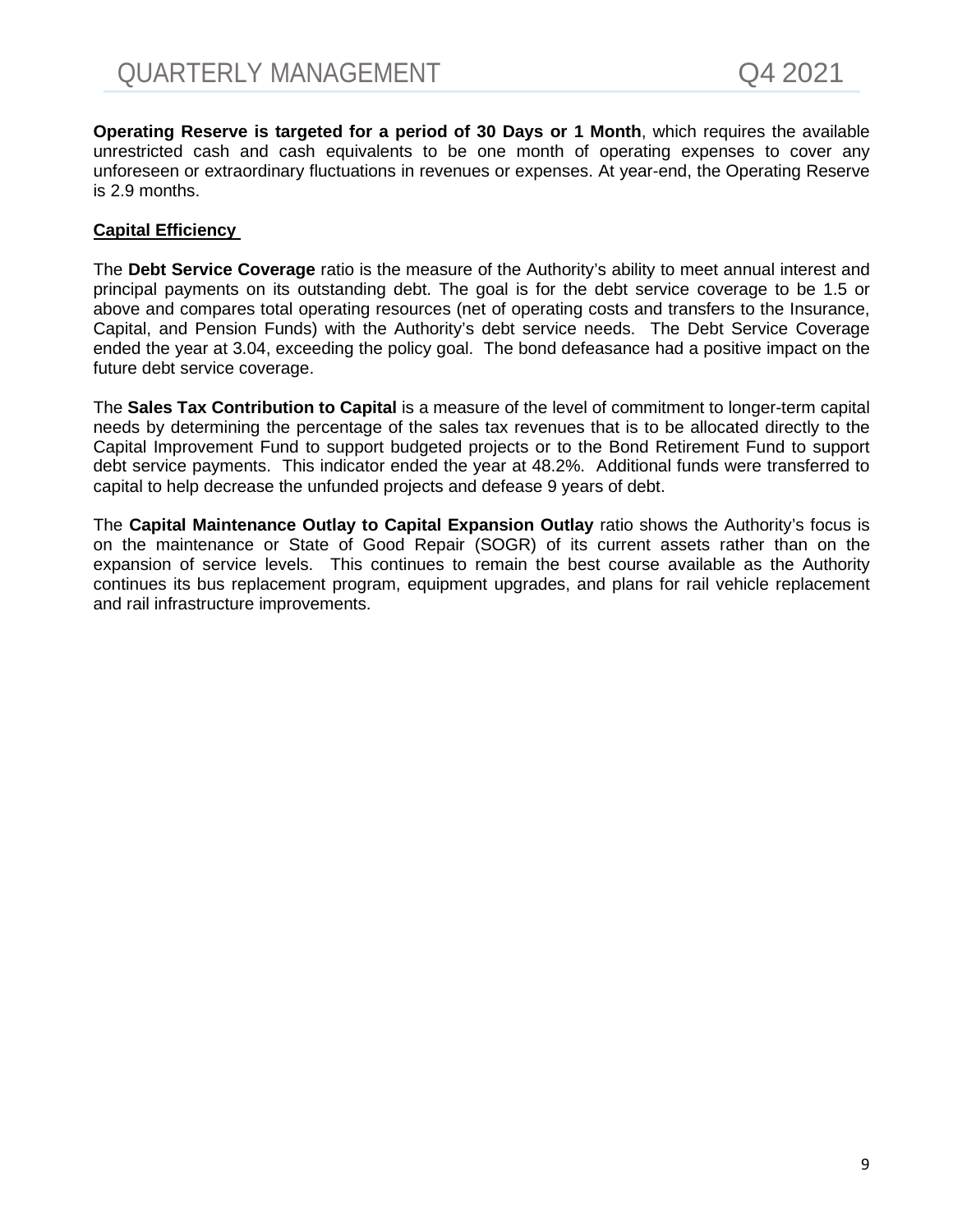## **Capital Commitments and Expenditures Capital Revenues**

Under the Federal Grant Program there are 41 active grant awards: 30 are within the Formula Grant awards category and 11 are either highly competitive or discretionary grants.

The Formula Grants include \$54.5 million in funding from:

- 5307 Urbanized Area Formula Grant
- 5337 State of Good Repair (SOGR) Grant
- 5339 Bus & Bus Facilities Grant

Competitive grants total \$38.8 million that have been received and identified for Fiscal Year (FY) 2021 which include:

- UTP (Urban Transit Program)
- OTP3 (Ohio Transit Preservation Partnership Program)
- CMAQ (Congestion Mitigation and Air Quality)
- NOACA (Northeast Ohio Areawide Coordinating Agency)
- FHWA (Federal Highway Administration)
- DERG (Diesel Emission Reduction Grant) Award

The Coronavirus Response and Relief Supplemental Appropriations Act (CRRSAA) awarded GCRTA a grant of \$67,416,467 for operating assistance to mitigate the impact of the pandemic on the authority's operating budget. American Rescue Plan funds (ARP 2021) have also been granted in the amount of \$136,108,510 to be split between FY 2021 and FY 2022 to help mitigate the effects of the pandemic on the Authority. A grant for \$972,777 was received for Rides to Community Immunity, and a grant for \$200,000 was received for COVID Mass Vaccination Security at the Wolstein Center.

The Strategic Plan initiative is to apply for and successfully obtain at least \$20 million of competitive awards each year, which would enable the Authority to focus on its State of Good Repair (SOGR) projects. These projects and other Capital projects are explained in further detail in the Capital Commitments sections. As capital projects are inception-to-date, the competitive awards totaling \$38.8 million have been received in FY 2021. Table 1 shows the funding sources, including competitive awards, funds committed through the life of the award, and funding available as 2021 comes to an end. The following are the competitive awards:

- \$5.6 million for 7 60-FT BRT Articulated coaches
- \$2.7 million for 20 40-FT CNG Buses
- \$2.9 million for 25 40-FT CNG Buses
- \$4.4 million for 20 40-FT CNG Buses
- \$3.4 million for 9 MCI Commuter Coaches
- \$877,810 for 10 25-FT Paratransit Vehicles
- \$3.3 million for Triskett CNG Building Compliance
- \$1.4 million for Red Line Curve Replacement
- \$1.1 million for Red Line Brookpark 515 Track Switch
- \$382,915 for S Curve Retaining Wall Repairs
- \$250,000 for Asset Maintenance Software Database
- \$12.1 million for Radio CAD-AVL Replacement
- \$420,000 for TOD Transportation Studies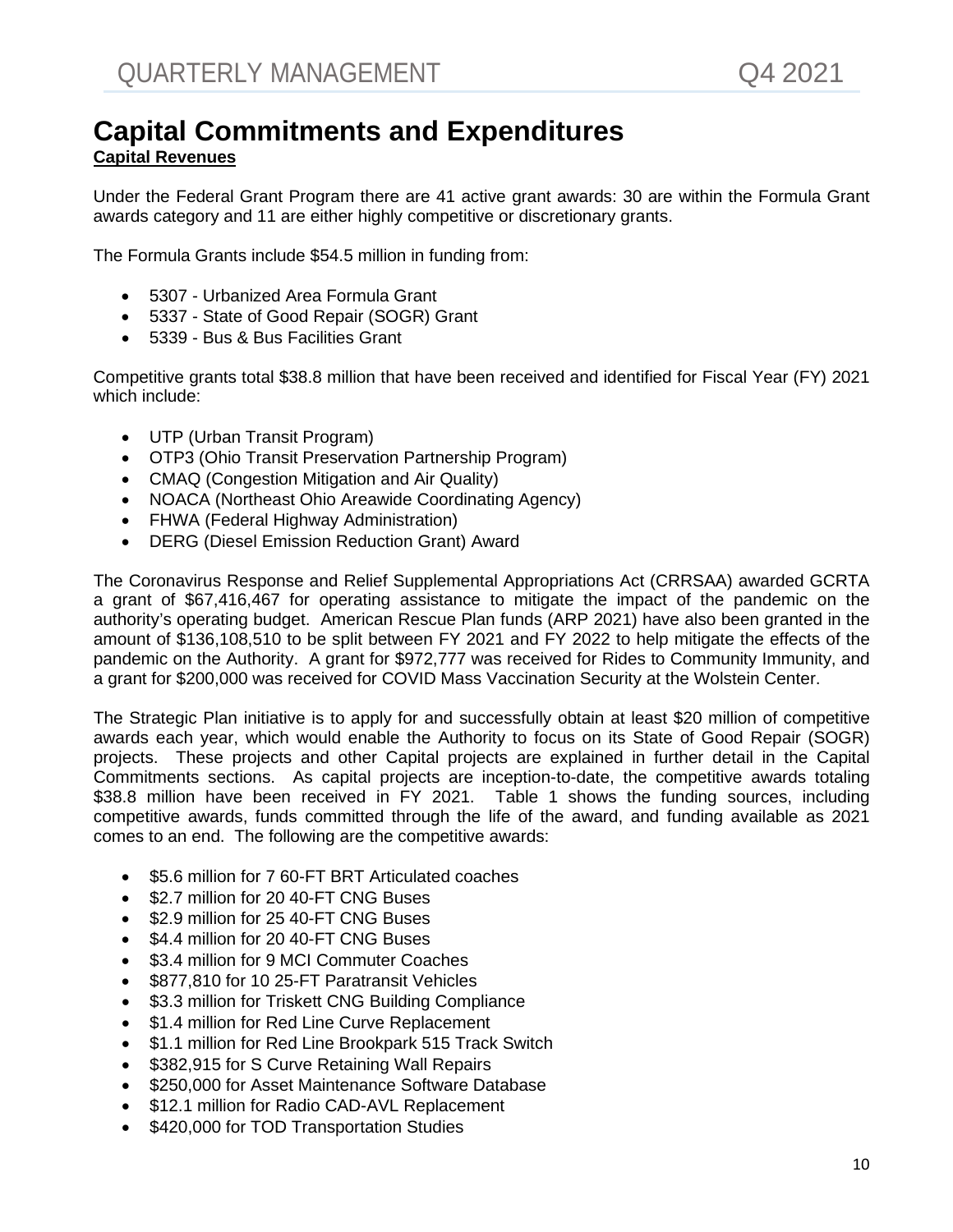## ITD Funding Source Totals

| <b>Source of Funds</b>    |                           | <b>Funding</b>      |                       | <b>Funds</b>     | <b>Funding</b>    | <b>Percentage of</b> |
|---------------------------|---------------------------|---------------------|-----------------------|------------------|-------------------|----------------------|
|                           |                           | <b>Appropriated</b> |                       | <b>Committed</b> | <b>Available</b>  | <b>Remain. Funds</b> |
| <b>FORMULA</b>            | \$                        | 127,008,398         | $\boldsymbol{\theta}$ | 100,097,043      | \$<br>26,911,355  | 17.31%               |
| <b>LOCAL (ALL)</b>        | \$                        | 191,785,286         | \$                    | 81,201,339       | \$<br>110,583,947 | 71.14%               |
| <b>COMPETITIVE</b>        | \$                        | 36,348,908          | $\boldsymbol{\theta}$ | 32,675,989       | \$<br>3,672,919   | 2.36%                |
| <b>FEDERAL ASSISTANCE</b> | \$                        | 136,596,455         | \$                    | 122,556,620      | \$<br>14,039,835  | 9.03%                |
| <b>STATE</b>              | \$                        |                     | \$                    |                  | \$                | 0.00%                |
| <b>OTHER</b>              | \$                        | 2,105,013           | \$                    | 1,861,405        | \$<br>243,608     | 0.16%                |
| <b>Grant Total</b>        | $\boldsymbol{\mathsf{s}}$ | $493,844,060$ \ \$  |                       | 338,392,396      | \$<br>155,451,664 | 100%                 |
| Figure 6                  |                           |                     |                       |                  |                   | (Table 1)            |

## **Commitments by Capital Category**

The capital program is based on a multi-year or Inception-to-Date (ITD) approach. The total capital appropriations of \$609.7 million for FY 2021 include appropriations of \$331.3 million for FY 2021 and \$278.4 million of prior year carryover, which are displayed in Table 2.

Projects within the capital program are placed in eight categories as seen in the chart below. The chart compares the budget to the year-end projections for each category.

At the end of the year, project commitments totaled \$338.4 million, including \$263.3 million of ITD expenditures and \$75.1 million of current encumbrances, resulting in \$271.3 million, or 44.5%, of available funding. Most capital activities during the fourth quarter were for continuation of projects that began in prior fiscal years or in preparation for planned FY 2021 construction projects and preventative maintenance/operating budget reimbursements. These projects continue to focus on the State of Good Repair (SOGR) of the Authority's capital assets.

These capital projects will be discussed in greater detail within the various category explanations.

| <b>Categories</b>                         |    | (ITD) Budget<br>A  |     | <b>Current</b><br><b>Commitments</b><br>в |     | <b>Budget vs Current</b><br><b>Commitments</b><br>A-B | %<br>Remaining<br>$(A-B)/A$ |
|-------------------------------------------|----|--------------------|-----|-------------------------------------------|-----|-------------------------------------------------------|-----------------------------|
| <b>Bus Garages</b>                        | \$ | 12,864,725         | -\$ | 11,880,819                                | \$  | 983,906                                               | 7.6%                        |
| <b>Bus Improvement Program</b>            |    | 60,801,681         |     | 54,261,666                                |     | 6,540,015                                             | 10.8%                       |
| <b>Equipment &amp; Vehicles</b>           |    | 36, 104, 672       |     | 27,714,707                                |     | 8,389,965                                             | 23.2%                       |
| <b>Facilities Improvements</b>            |    | 38,680,390         |     | 17,839,316                                |     | 20,841,074                                            | 53.9%                       |
| <b>Other Projects</b>                     |    | 5,621,419          |     | 3,382,453                                 |     | 2,238,966                                             | 39.8%                       |
| <b>Preventive Maint./Operating Reimb.</b> |    | 213,797,754        |     | 131,656,620                               |     | 82, 141, 134                                          | 38.4%                       |
| <b>Rail Projects</b>                      |    | 241,255,209        |     | 91,273,965                                |     | 149.981.244                                           | 62.2%                       |
| <b>Transit Centers</b>                    |    | 567,850            |     | 382,850                                   |     | 185,000                                               | 32.6%                       |
| <b>Sub-Total: RTA Capital</b>             | S  | $609,693,700$   \$ |     | 338,392,396                               | -\$ | 271,301,304                                           | 44.5%                       |
| <b>Figure 7</b>                           |    |                    |     |                                           |     | (Table 2)                                             |                             |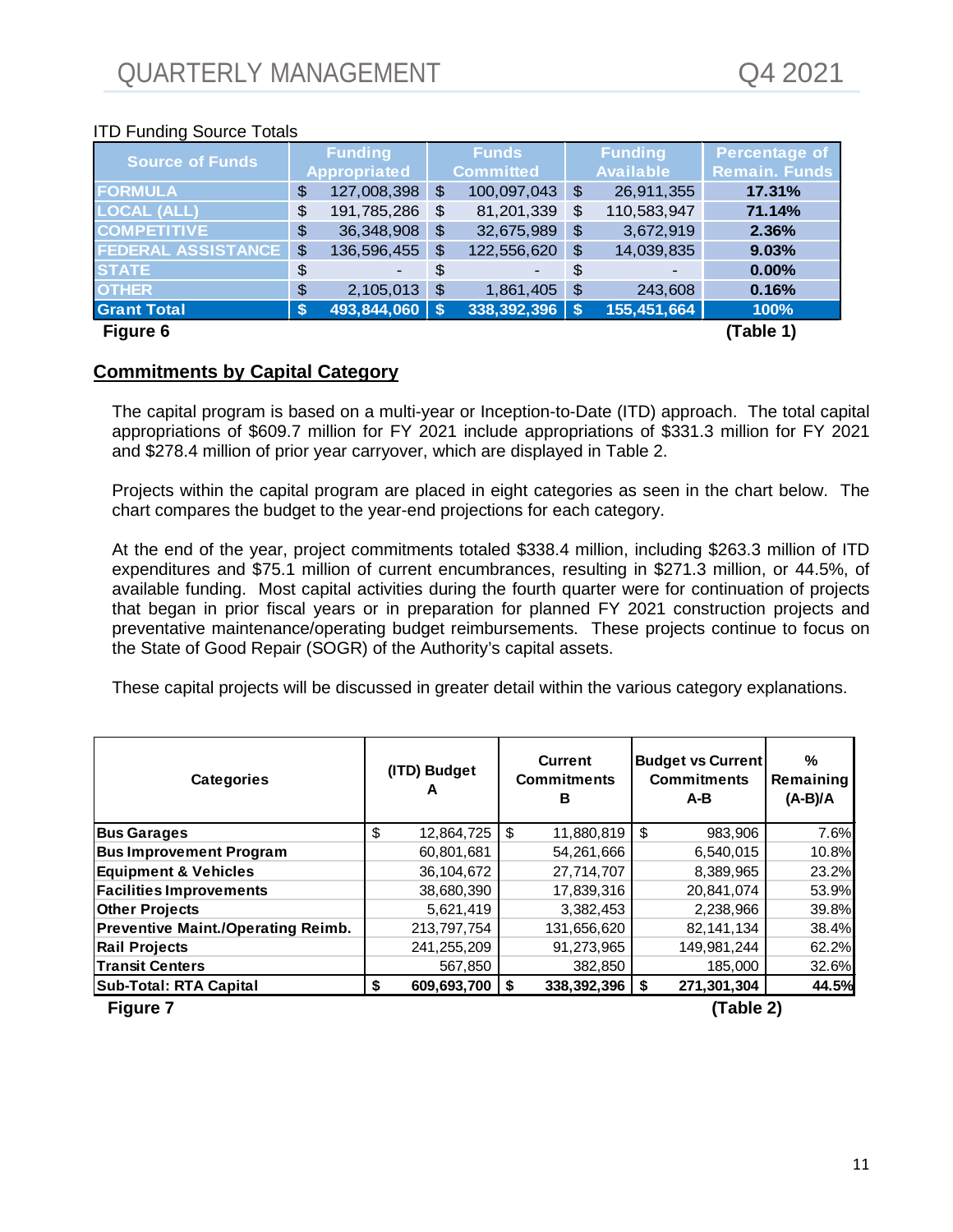## **Current Year Expenditures by Capital Category**

The graph below compares current expenses for each category with the prior years at the same point in time. The majority of the capital expenditures in 2021 were in the Rail projects and Federal Assistance categories totaling a combined \$145.0 million, or 75.3% of capital expenditures.

Individual Capital projects with significant expenditures will be covered in the following discussion on the capital categories.





## **Bus Garages**

These projects are for needed facilities upgrades at bus garages. There is currently only one project within this category, the Triskett CNG Building upgrades and compliance project for newly purchased CNG vehicles.

At the end of 2021, approximately \$11.9 million of the \$12.9 million budget was committed, leaving available funding of \$983,906, or 7.6%. The CNG Building upgrade will wrap up in FY 2022 and no additional funding is projected to be encumbered for project completion.

#### **Bus Improvement Program**

The Authority continues to retire older fleets to purchase more fuel-efficient vehicles under the 7 year Bus Improvement Program. At the end of the year, category commitments totaled \$54.3 million, out of the total appropriations of \$60.8 million, leaving available funding of \$6.5 million, or 10.8%. These commitments include current expenditures of \$27.4 million and current encumbrances of \$26.9 million to help maintain the Authority's existing bus fleet.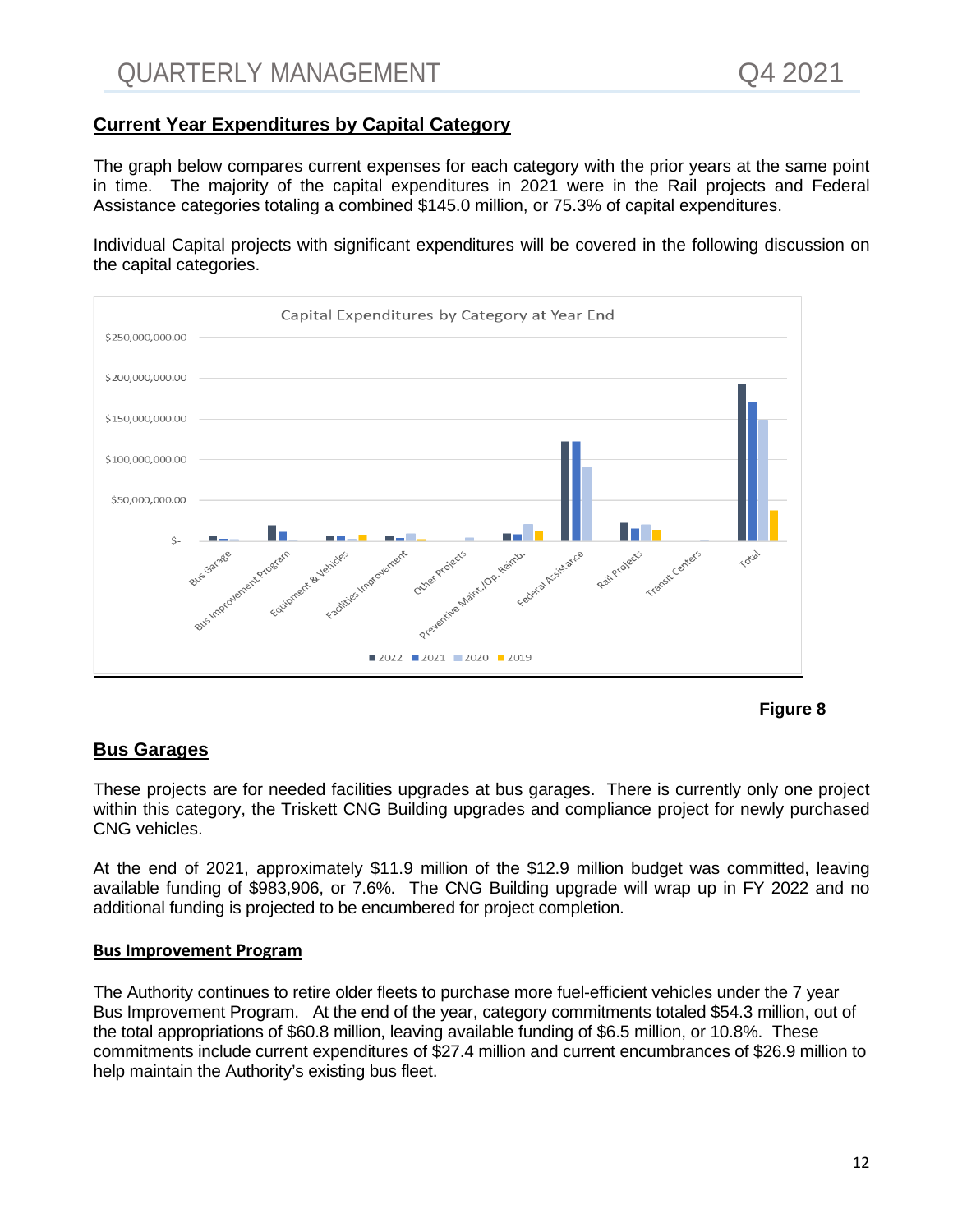## **Equipment & Vehicles**

At the end of FY 2021, the total commitments of \$27.7 million include \$23.0 million of ITD expenditures and \$4.7 million of encumbrances leaving available funding of \$8.4 million, or 23.2%. The majority of the open encumbrances within this category include, \$572,178 within the on-going Ultramain Version 9 Upgrade project, \$876,848 for the Hastus System Upgrade and \$722,582 for the Oracle Upgrade- SaaS Solutions project. Remaining commitments within this category are concentrated within various SOGR equipment & vehicle upgrade projects.

#### **Facilities Improvements**

The Facility Improvements Category finished the year with total commitments of \$17.8 million including \$11.4 million of ITD expenditures and \$6.5 million of current encumbrances resulting in available funding of \$20.8 million, or 53.9%.

## **Other Projects**

The Other Projects category includes pass-through grants to Medina and other miscellaneous capital The Other Projects category includes pass-through grants to Medina and other miscellaneous capital projects that do not fit into the other capital categories. At the close of the year, this category has combined project commitments of \$3.4 million out of the category budget of \$5.6 million, resulting in available funding of \$2.2 million or 39.8%.

#### **Preventive Maintenance/Operating Expense Reimbursements**

This category includes formula and non-formula grant funded reimbursements to the General Fund for various eligible activities. These include formula grant funded preventive maintenance activities within the General Fund, and non-formula grant funded reimbursements for the delivery of ADA services.

The Authority drew down all \$67.4 million of CRRSAA funding and \$54.8 million of the ARP funding in 2021. ODOT funding from the state was used for Rides to Community Immunity (\$972,777) and FEMA funding was used for COVID Mass Vaccination Security (\$200,000).

## **Rail Projects**

At the end of December, \$91.3 million of the \$241.3 million budget for the Rail Projects category was committed resulting in available funding of \$150.0 million, or 62.2%. Total commitments include \$56.2 million of ITD expenditures along with \$35.1 million of current encumbrances, focusing on achieving a SOGR on the rail system.

## **Transit Centers**

Project commitments finished the year with a total \$382,850 committed, out of the budget of \$567,850, resulting in available funding of \$185,000 or 32.6%. Through FY 2021, expenses on project enhancements have occurred on the Tower City Ceiling Repairs in the amount of \$267,850. Projected work is planned at the Southgate Transit Center in the amount of \$115,000 early in FY 2022.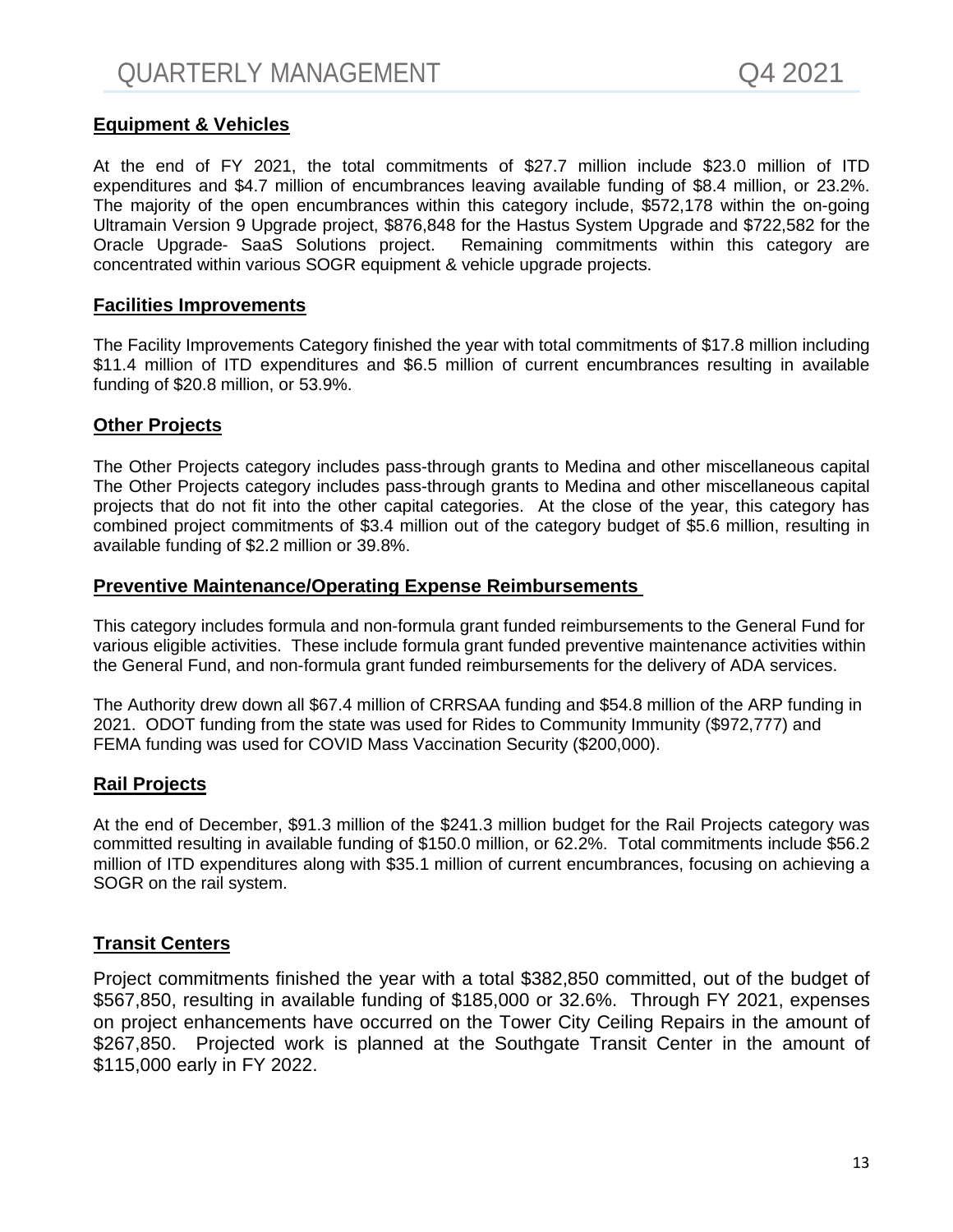## <span id="page-14-0"></span>**Performance Measures**

| <b>Performance Measure</b>                                                       |                | Q <sub>1</sub> | Q2       | Q <sub>3</sub>    | Q <sub>4</sub>    | <b>YTD</b> |
|----------------------------------------------------------------------------------|----------------|----------------|----------|-------------------|-------------------|------------|
| Passenger<br>per<br>bus/train<br>hour:                                           | 2021<br>Target |                |          |                   |                   |            |
| <b>Bus</b>                                                                       | 11             | 10             | 11       | $12 \overline{ }$ | $12 \overline{ }$ | 11         |
| Rail                                                                             | 29             | 27             | 29       | 33                | 33                | 30         |
| Total*                                                                           | 13             | 11             | 12       | 13                | 13                | 12         |
| *Calculated by dividing the quarter's total ridership by total system wide hours |                |                |          |                   |                   |            |
| <b>Revenue</b> Vehicle Cost<br>Per Mile:                                         |                | \$2.85         | $$3.14*$ | \$2.72            | $$2.89*$          | $$2.90*$   |
| (Maintenance & Fuel)                                                             |                |                |          |                   |                   |            |
| *Estimated Value                                                                 |                |                |          |                   |                   |            |
| % Of Scheduled Maintenance Completed (Revenue Vehicles)                          |                |                |          |                   |                   |            |
| <b>Bus</b>                                                                       |                | 96%            | 87%      | 94%               | 96%               | 96%        |
| Rail                                                                             |                | 98%            | 98%      | 97%               | 95%               | 98%        |
| Paratransit (Revenue)                                                            |                | 100%           | 100%     | 100%              | 100%              | 100%       |
| Paratransit (Non-Rev)                                                            |                | 100%           | 100%     | 100%              | 88%               | 97%        |

**Figure 9**

## Critical Success Factors

| Passenger Fare<br>Revenue     | The Passenger Fare revenue performance measure is discussed in<br>detail in the Financial Analysis Section of the Report.                                                                                                                                                                                             |
|-------------------------------|-----------------------------------------------------------------------------------------------------------------------------------------------------------------------------------------------------------------------------------------------------------------------------------------------------------------------|
| <b>Preventable Collisions</b> | The GCRTA Preventable Collision Rate (PCR) TEAM goal for 2021<br>is 1.25. The 2021 YTD $4th$ Quarter PCR is 1.33, which is 6.4% higher<br>than the TEAM goal and 1.5% lower than the 1.35 PCR for the same<br>period in 2020. Total preventable collisions increased 3.7% to 280<br>from 270. Mileage increased 1.7%. |
| <b>Total Collision Rate</b>   | The GCRTA Total Collision Rate (TCR) for the 2021 YTD 4 <sup>th</sup> Quarter<br>is 3.25, which is 1.1% higher than the 3.21 TCR for the same period<br>in 2020. Total collisions increased 2.9% to 682 from 663.                                                                                                     |
| On the Job Injury Rate        | The GCRTA 2021 TEAM Injury Rate Goal is 7.0. The 2021 YTD $4th$<br>Quarter Injury Rate of 7.46 is 6.6% above the TEAM Goal and<br>16.5% above the 6.40 Injury Rate for the same period in 2020. Total<br>injuries increased by 26 from 105 in 2020 to 131 in 2021. See the<br>chart below:                            |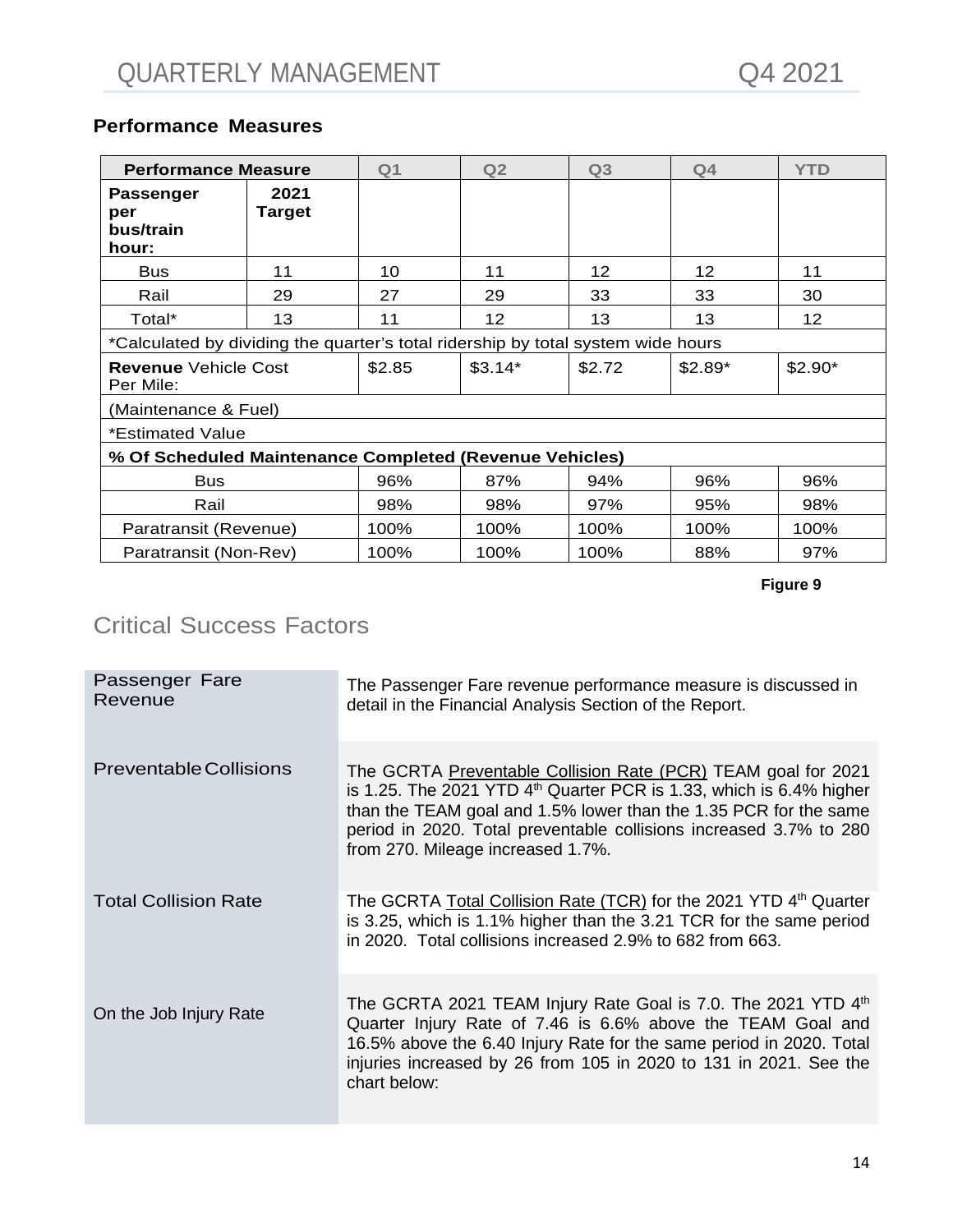| <b>Number of Miles</b><br><b>Between Service</b> | minutes.                  |                                                      | Tracks the rate of revenue-vehicle miles between mechanical<br>failures that result in delays to revenue service greater than five                                                                                                                                                                                           |
|--------------------------------------------------|---------------------------|------------------------------------------------------|------------------------------------------------------------------------------------------------------------------------------------------------------------------------------------------------------------------------------------------------------------------------------------------------------------------------------|
| <b>Interruption</b>                              | railcars.<br>$\mathbf{o}$ |                                                      | Note - Revenue-vehicle miles are miles logged by buses and<br>24,928 Miles Between Service Interruptions for Q4 2021 represents:<br>55.65% decrease from Q3 2020 (16,016)                                                                                                                                                    |
|                                                  | o                         |                                                      | 50.98% decrease from Q4 2020 (16,511)                                                                                                                                                                                                                                                                                        |
| <b>On-Time Performance</b>                       |                           |                                                      | On Time Performance tracks schedule adherence. Schedule<br>adherence is measured by using recorded departure times)<br>and uses the categories of Early (>1 minutes before), On Time<br>$\left($ <1 minute before – 5 minutes after), and Late (>5 minutes).                                                                 |
|                                                  |                           | arrivals at end of the line are recorded as On Time. | Note – End of line measurements recorded by arrival time. Early                                                                                                                                                                                                                                                              |
|                                                  | $\bullet$<br>$\bullet$    | $\overline{O}$<br>$\circ$                            | <i>Fixed Route On Time Performance</i> $=$ $\frac{On Time \textit{Measurements}}{On Time \textit{Henry + Late \textit{Measurements}}}$<br>Fixed route on time performance of 82.11% for Q4 2021 represents:<br>1.22% increase from Q3 2021 (81.12%)<br>5.27% decrease from Q4 2020 (86.68%)                                  |
| <b>Ridership</b>                                 | $\overline{\phantom{a}}$  | Q4 2021 for both modes (LR & MB)                     | Total unlinked passenger trips on all GCRTA transit modes.<br>The COVID-19 pandemic has continued to affect ridership<br>The Light Rail was shut down for construction from August 8, 2021,<br>through the end of September. Replacement bus service was<br>provided. This affects ridership comparisons between Q3 2021 and |
|                                                  |                           | O<br>$\circ$                                         | 4,362,899 unlinked passenger trips for Q4 2021 represents:<br>2.12% increase from Q3 2021 (4,272,249)<br>23.70% increase from Q4 2020 (3,526,987)                                                                                                                                                                            |
|                                                  |                           |                                                      | Q4 2021 over Q3 2021 performance by mode                                                                                                                                                                                                                                                                                     |
|                                                  |                           | <b>Mode</b>                                          | Q4 2021 performance in<br>comparison to Q3 2021                                                                                                                                                                                                                                                                              |
|                                                  |                           | Motorbus (MB)                                        | 0.02%                                                                                                                                                                                                                                                                                                                        |
|                                                  |                           | HealthLine (RB)<br>Heavy Rail (HR)                   | 1.38%<br>13.56%                                                                                                                                                                                                                                                                                                              |
|                                                  |                           | Light Rail (LR)                                      | 113.87%                                                                                                                                                                                                                                                                                                                      |
|                                                  |                           | Paratransit (DR)                                     | 1.03%                                                                                                                                                                                                                                                                                                                        |
|                                                  |                           | <b>System Total</b>                                  | 3.81%                                                                                                                                                                                                                                                                                                                        |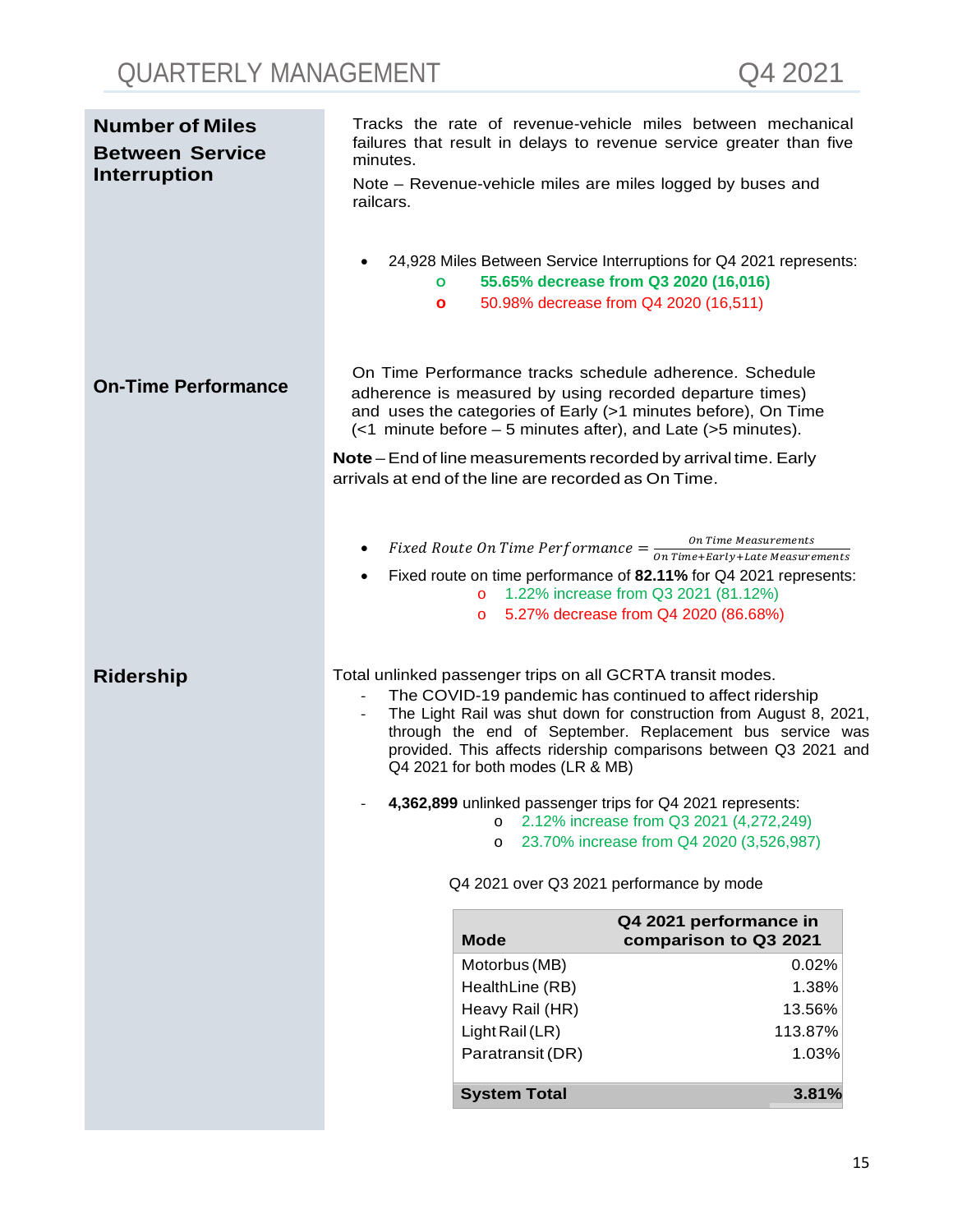| Mode                | Q4 2021 vs. Q4 2020 |
|---------------------|---------------------|
| Motorbus (MB)       | 27.63%              |
| HealthLine (RB)     | 18.96%              |
| Heavy Rail (HR)     | 23.95%              |
| Light Rail $(LR)$   | 12.95%              |
| Paratransit (DR)    | 31.64%              |
| <b>System Total</b> | 25.85%              |

Year over year performance by mode Q4 2021 vs Q4 2020

**Customer** 

**Satisfaction/Boardings Between Complaints \*For Q3 2021, reporting was by mode**

Boardings between Complaints tracks the number of boardings in between customer complaints logged in the Trapeze COM system.

**Note** – The metric only considers complaints that are charged to an operating district

- June 2021 complaint data was recovered and added back into all calculations for this report.
- **5,872** Boardings Between Complaints for Q4 2021 represents:
	- o 11.06% increase from Q3 2021 (5,287)
	- o 9.93% decrease from Q4 2020 (6,519)

**Attendance Unscheduled Absence Percentage -** Tracks the percentage of available work hours that are unscheduled absence hours. An absence is unscheduled when it is charged to any of the following categories: Sick Time, Unpaid Absence, Disability, Suspension, Workers' compensation, and 0258Other Unscheduled Absences.

Unscheduled Absence rate of 9**.20**% for Q4 2021 represents:

- o 13.52% decrease from Q3 2021 (8.10%)
- o 14.30% decrease from Q4 2020 (10.73%)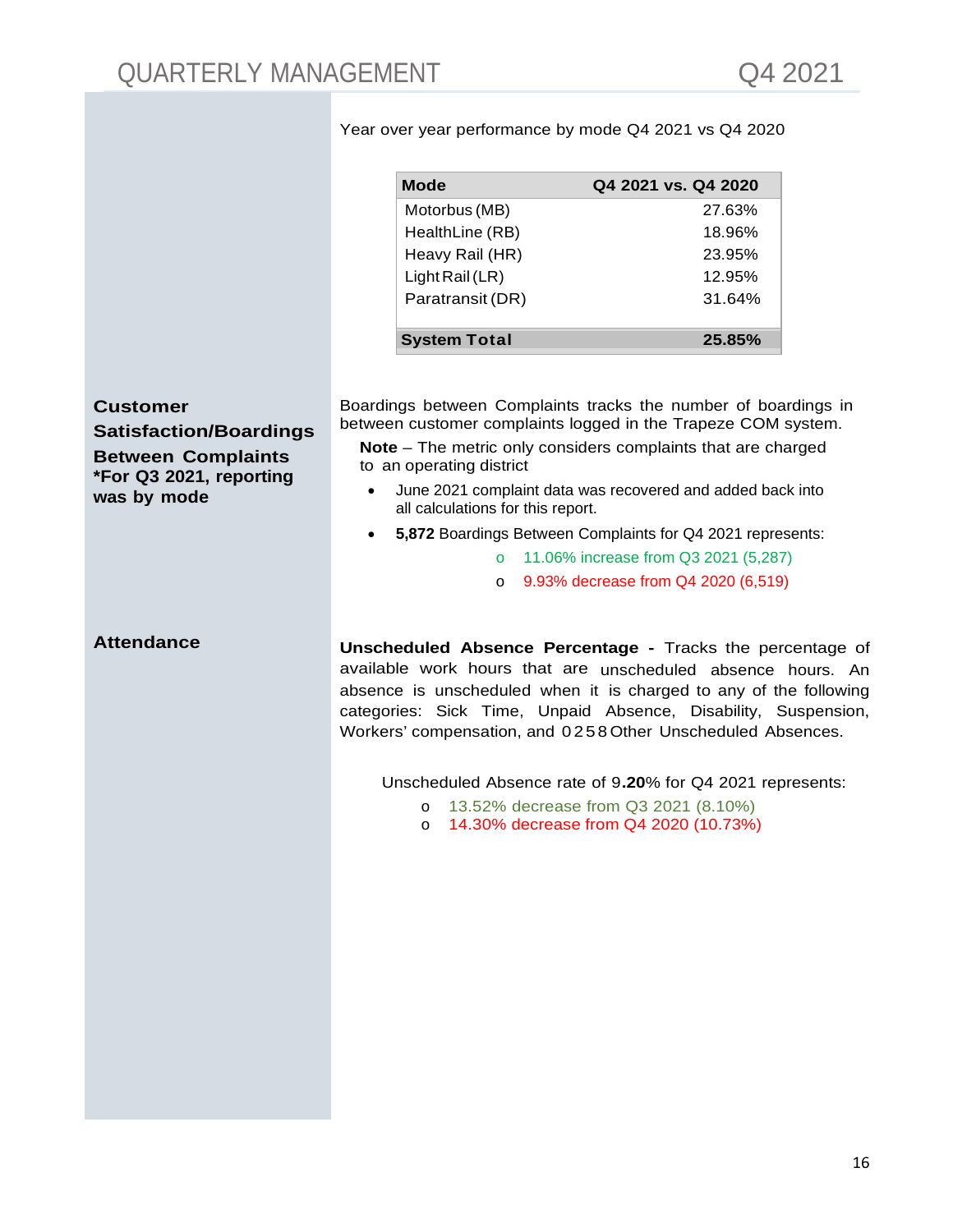## **Quarterly Marketing Activities**

## **Hiring Events**

We continued with our job fairs for our Bus Operator Job Fair, Power & Way Laborer and Transit Police. The Bus Operator Job Fair was held at West Park RTS and was extremely well attended. Power & Way was also quite successful in their recruitment efforts, filling open Laborer positions and establishing an eligibility list for later openings. Transit Police recruitment efforts went well and provided several candidates. Social media videos were created to help humanize the department. All hiring events are posted at [www.rideRTA.com/careers.](http://www.riderta.com/careers)

## **Holiday Train and Trolley**

Our award-winning Holiday trains returned to operation this holiday season to spread holiday cheer. As in the past, Santa made visits on the trains throughout the month of December and engaged with riders as he visited families. This year we had

- Grand total of 8,186 feet of lights with 20,880 lights
- 3 Higbee style windows
- 4 hand painted windows
- 500+ feet of banners and decals (exterior of the train)
- Speakers that played holiday music
- Diffusers with Holiday scents
- Partnered with Cleveland Institute of Art to develop custom Car Cards
- Social Media hits:
	- o 27,384 social media impressions, 96 likes and 30 retweets
	- o 3,273 impressions, 14 shares, 9 comments

Due to the popularity of the Holiday Trains, we added a Holiday Trolley that was wrapped to look like a gingerbread bus. Inside, the trolley had a leg lamp, presents, a Christmas tree, custom designed car cards designed by Cleveland Institute of Art, and a throne for Santa or families to take photos. The Trolley attended various community events such as:

- Winterfest
- Circlefest
- UH Rainbow Babies & Children Hospital
- Cleveland Public Library
- Phunkenship
- Pivot Center
- Wonderland Trunk Express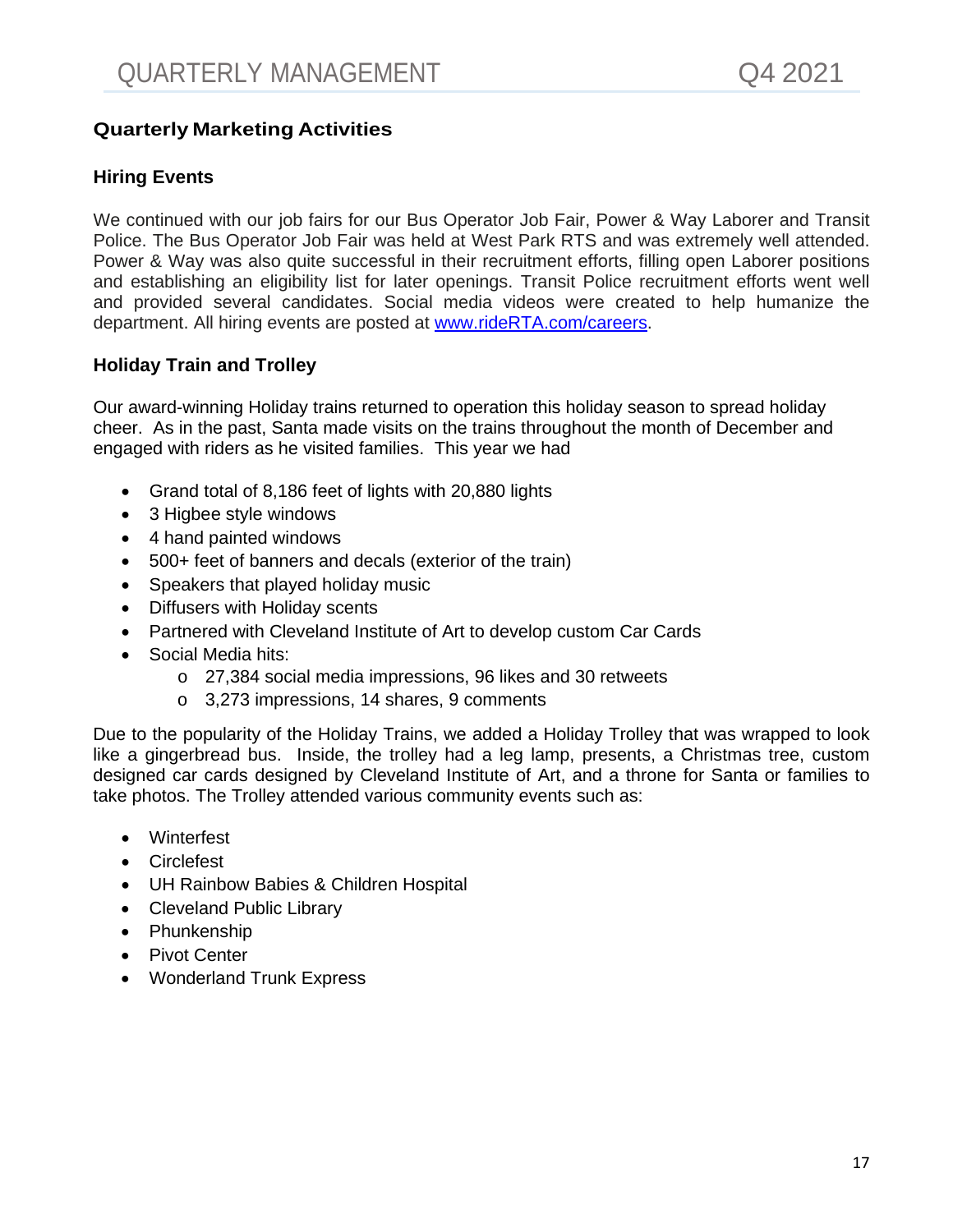All events were well attended, and the Trolley received much attention.

## **Month of Merry**

From mid-November through December, we ran a Month of Merry holiday promotion to say thank you and give back to our employees, our customers, and our generous community. The campaign featured an Instagram contest where followers were asked a daily question and those who responded had a chance to win - packs of All Day passes and gift cards to local vendors, restaurants, and venues. The campaign was well received with:

- 2.2 million impressions between Facebook and Instagram
- Generated over 3,100 clicks to the Month of Merry Landing Page
- Give away posts generated a reach of 776 and engagement of 74 per post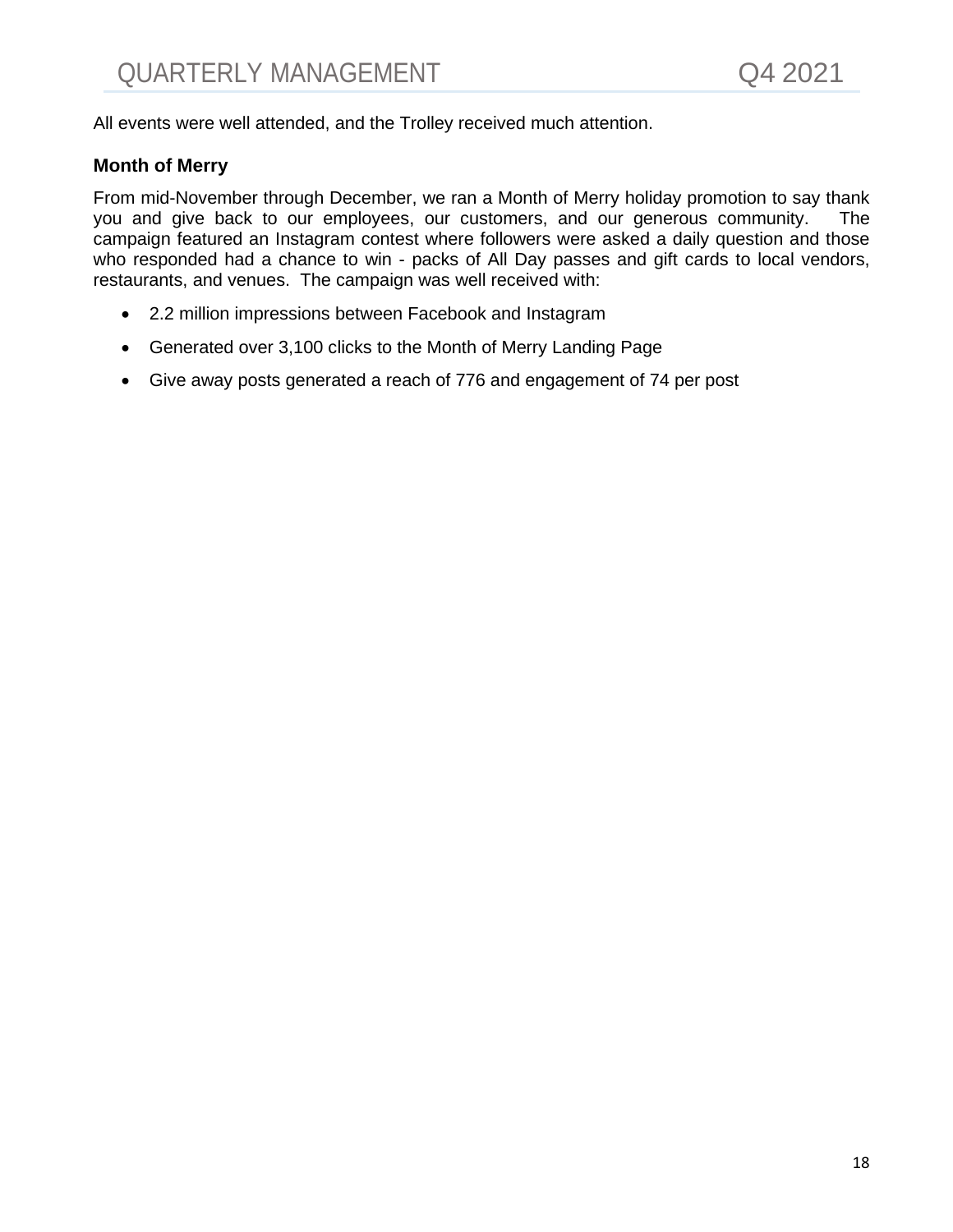## **Disadvantaged Business Enterprise (DBE) Participation/Affirmative Action**

## **Key Performance Measures**

The DBE program is administered on a federal fiscal year (FFY) that runs from October 1 – September 30. The Overall DBE Participation Goal on federally assisted contracts of \$25,000 and above for FFY 2022 - 2024 is 21.5%. Per federal regulations, the calculation of Overall DBE participation excludes real estate transactions and the procurement of Transit Vehicle Manufacturers (typically buses and Paratransit vehicles).

The performance period of October 1, 2021 – December 31, 2021, represents the first quarter of FFY 2022. The services provided on the contracts that were awarded during this quarter did not reflect any RTA Development funded contracts for DBE dollars to be awarded. Therefore, during the first quarter and FFY to-date on contracts greater than \$100,000 totaled **\$0.00 or 0%.**

## **CURRENT QUARTER - DBE PERFORMANCE BY CONTRACT CATEGORY (October 1, 2021 – December 31, 2021)**

|                               | <b>Construction</b> | Professional<br><b>Services</b> | <b>Equipment &amp;</b><br><b>Supply</b> | <b>Total</b> |
|-------------------------------|---------------------|---------------------------------|-----------------------------------------|--------------|
| <b>DBE Dollars</b>            |                     | \$0                             | \$0                                     | \$0          |
| <b>All Dollars</b>            |                     | \$0                             | \$0                                     | \$0          |
| <b>% DBE</b><br>Participation | 0                   | 0%                              | 0                                       | 0%           |

 **Figure 10** 

## **YEAR TO DATE DBE PERFORMANCE BY QUARTER (October 1, 2021 – September 30, 2022**

|                      | <b>Total Contracts</b> | <b>DBE Participation</b> | % DBE<br>Participation |
|----------------------|------------------------|--------------------------|------------------------|
| 1st Qtr.             | \$0                    | \$0                      | 0%                     |
| 2 <sup>nd</sup> Qtr. |                        |                          |                        |
| 3rd Qtr.             |                        |                          |                        |
| 4th Qtr.             |                        |                          |                        |
| <b>TOTAL</b>         | \$0                    | \$0                      | 0%                     |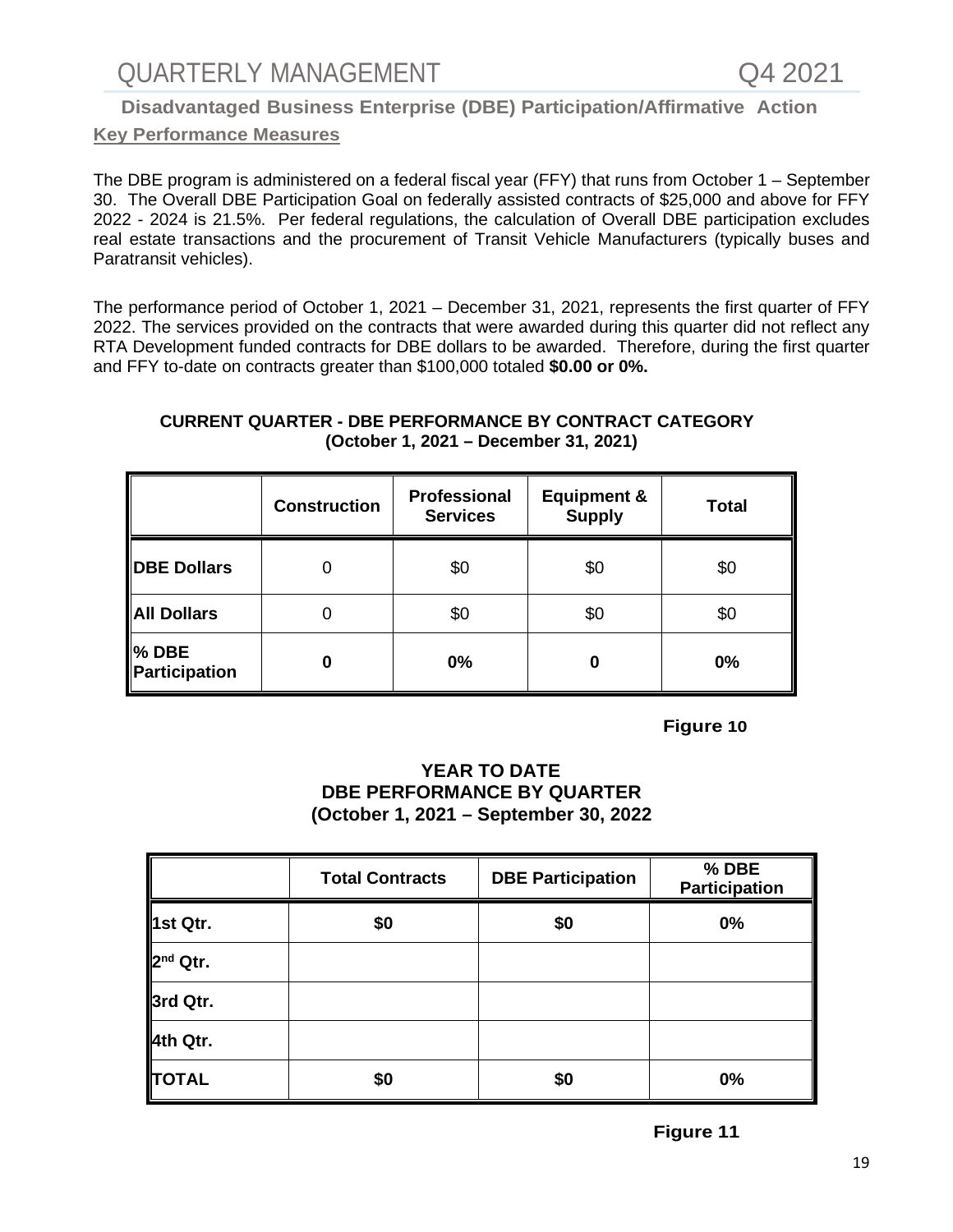## **Office of Business Development Activities**

Outlined below are selected efforts undertaken during the fourth quarter of FFY 2021

Outlined below are selected efforts undertaken during the first quarter of FFY 2022

## **Selected Certification Activities during the quarter include:**

- New Certification: 5
- No Changes Declaration: 18
- On-Site Review: 5 (Virtual)

## **Selected Contract Compliance Activities during the quarter include:**

- Completed: 16 Goal Settings
- Reviewed: 13 Certified Payroll Reports

## **Selected Outreach Efforts during the quarter include:**

- Participated on FTA Outreach & Listening Session on DBE Issues and Concerns (Virtual)
- Participated on 7<sup>th</sup> Annual Greater Summit Business Conference & Expo (Virtual)
- Participated on Cuyahoga County: Purchasing & Contracting (SBE/MBE/WBE) policy update (Virtual)
- Met with Mayor Byrne on FFY2022-2024 DBE Goal update and Compensation Study

## **Selected Other Involvements**

- Completed the Frontline Supervisor Program
- Attended 2021 Smart 50 Awards honoring India Birdsong (Virtual)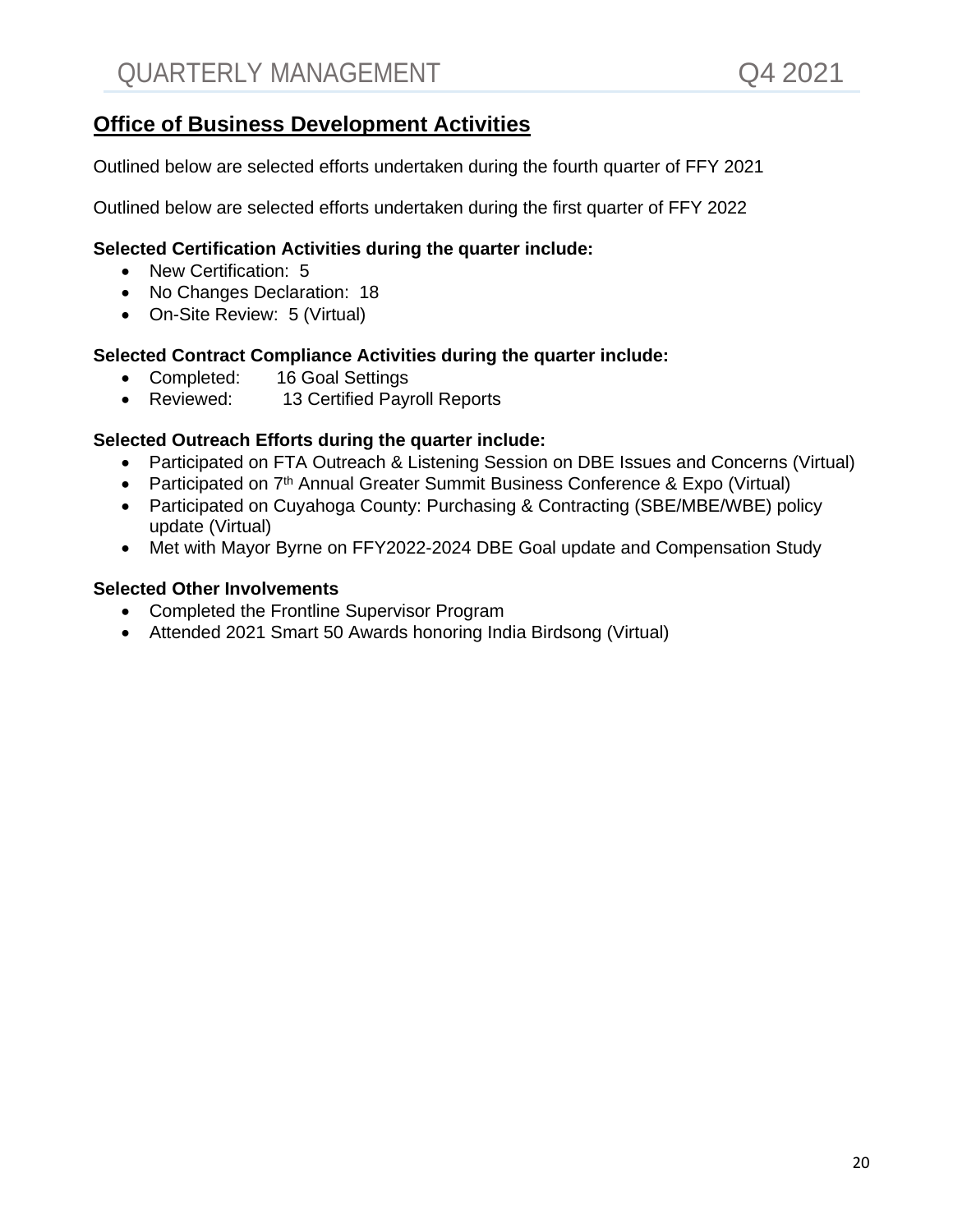Division/Department: Report completed by:

Office of Equal Opportunity Felicia Brooks-Williams

Date: January 5, 2022 Phone #: Ext. 3094

Quarterly Performance Report

**Affirmative Action**<br>The Affirmative Action Goals for the employment of women and minorities in all categories for the overall years (2020-2024).

# KEY PERFORMANCE MEASURES

| m<br>ţ<br>ł<br>Total<br>Placements<br>Hispanic<br>Females<br>đ<br><b>Hispanic</b><br>Females<br>Goal<br>25<br>23<br>$\mathsf{I}$<br>$\bar{t}$<br>ł<br>ł<br>ᆸ<br>Female<br>Placements<br>Females<br>Total<br>Black<br>5<br>Black<br>Females<br>Goal<br>u<br>Ţ<br>$\bar{1}$<br>$\mathbf{I}$<br>$\overline{\mathbf{I}}$<br>$\begin{array}{c} \hline \end{array}$<br>in<br>I<br>White Females<br>Placements<br>Total<br>E<br>White<br>Females<br>408<br>Goal<br>258<br>16<br>45<br>24<br>$\overline{a}$<br>51<br>Placements<br>2 or More<br>Ethnicities<br>Males<br>$\frac{1}{2}$<br>Total<br>or More<br>Ethnicities<br>Goal<br>m<br>4<br>Ñ<br>Placements<br>Males<br>Total<br>Asian<br>g<br>Male<br>Asjan<br>Goal<br>$\overline{a}$<br>Ĭ<br>Ī<br>Ī<br>g,<br>I<br><b>Total Placements</b><br><b>Hispanic Males</b><br>54<br>m<br>N<br>Hispanic<br>Goal<br>$\mathbf{I}$<br>Ī<br>32<br>24<br>8<br>ł<br>Protective Service<br>EEO Job Category<br>Administrators<br><b>Admin Support</b><br>Professionals<br>Maintenance<br>Technicians<br><b>Skilled Craft</b><br><b>Officials &amp;</b><br>Service<br><b>TOTAL</b> |  |  |  |  | 2021 Quarterly Performance Report |  |  |                          |                                                  |                      |                              |                |                       |                      |
|---------------------------------------------------------------------------------------------------------------------------------------------------------------------------------------------------------------------------------------------------------------------------------------------------------------------------------------------------------------------------------------------------------------------------------------------------------------------------------------------------------------------------------------------------------------------------------------------------------------------------------------------------------------------------------------------------------------------------------------------------------------------------------------------------------------------------------------------------------------------------------------------------------------------------------------------------------------------------------------------------------------------------------------------------------------------------------------------------------------|--|--|--|--|-----------------------------------|--|--|--------------------------|--------------------------------------------------|----------------------|------------------------------|----------------|-----------------------|----------------------|
|                                                                                                                                                                                                                                                                                                                                                                                                                                                                                                                                                                                                                                                                                                                                                                                                                                                                                                                                                                                                                                                                                                               |  |  |  |  |                                   |  |  |                          |                                                  |                      |                              |                |                       |                      |
|                                                                                                                                                                                                                                                                                                                                                                                                                                                                                                                                                                                                                                                                                                                                                                                                                                                                                                                                                                                                                                                                                                               |  |  |  |  |                                   |  |  | Asian<br>Females<br>Goal | <b>Asian Females</b><br>Placements<br>Total<br>F | $\alpha$<br>ā        | <b>Total Placements</b><br>8 | đ4             | TOTAL<br>2020         | <b>TOTAL</b><br>2021 |
|                                                                                                                                                                                                                                                                                                                                                                                                                                                                                                                                                                                                                                                                                                                                                                                                                                                                                                                                                                                                                                                                                                               |  |  |  |  |                                   |  |  |                          |                                                  |                      |                              |                | $\mathbf{\mathbf{r}}$ |                      |
|                                                                                                                                                                                                                                                                                                                                                                                                                                                                                                                                                                                                                                                                                                                                                                                                                                                                                                                                                                                                                                                                                                               |  |  |  |  |                                   |  |  |                          |                                                  | $\blacksquare$       | Ln<br><u>in</u>              |                | ø                     | H                    |
|                                                                                                                                                                                                                                                                                                                                                                                                                                                                                                                                                                                                                                                                                                                                                                                                                                                                                                                                                                                                                                                                                                               |  |  |  |  |                                   |  |  |                          |                                                  |                      |                              |                | $\sim$                | 2                    |
|                                                                                                                                                                                                                                                                                                                                                                                                                                                                                                                                                                                                                                                                                                                                                                                                                                                                                                                                                                                                                                                                                                               |  |  |  |  |                                   |  |  |                          |                                                  |                      | $\mathbf{t}$                 |                | $\overline{c}$        |                      |
|                                                                                                                                                                                                                                                                                                                                                                                                                                                                                                                                                                                                                                                                                                                                                                                                                                                                                                                                                                                                                                                                                                               |  |  |  |  |                                   |  |  | $\mathbf{I}$             |                                                  |                      |                              |                | 4                     |                      |
|                                                                                                                                                                                                                                                                                                                                                                                                                                                                                                                                                                                                                                                                                                                                                                                                                                                                                                                                                                                                                                                                                                               |  |  |  |  |                                   |  |  | $\mathfrak{f}$           |                                                  |                      |                              | $\mathbf{r}$   | 2                     |                      |
|                                                                                                                                                                                                                                                                                                                                                                                                                                                                                                                                                                                                                                                                                                                                                                                                                                                                                                                                                                                                                                                                                                               |  |  |  |  |                                   |  |  | 10                       |                                                  | $\overline{a}$<br>in | $\overline{z}$               | $\overline{a}$ | o                     | $\overline{13}$      |
|                                                                                                                                                                                                                                                                                                                                                                                                                                                                                                                                                                                                                                                                                                                                                                                                                                                                                                                                                                                                                                                                                                               |  |  |  |  |                                   |  |  | 14                       |                                                  | 90<br>$\overline{ }$ | 9                            | $\mathbf{r}$   | 29                    | 29                   |
| $^*$ The Total Placements reported for the Quarter include new hires, rehires, and promotions in each of the designated categories.                                                                                                                                                                                                                                                                                                                                                                                                                                                                                                                                                                                                                                                                                                                                                                                                                                                                                                                                                                           |  |  |  |  |                                   |  |  |                          |                                                  |                      |                              |                |                       |                      |

## QUARTERLY MANAGEMENT Q4 2021

\* Four goals have been met in 2020. Goals met are highlighted in green

Figure 12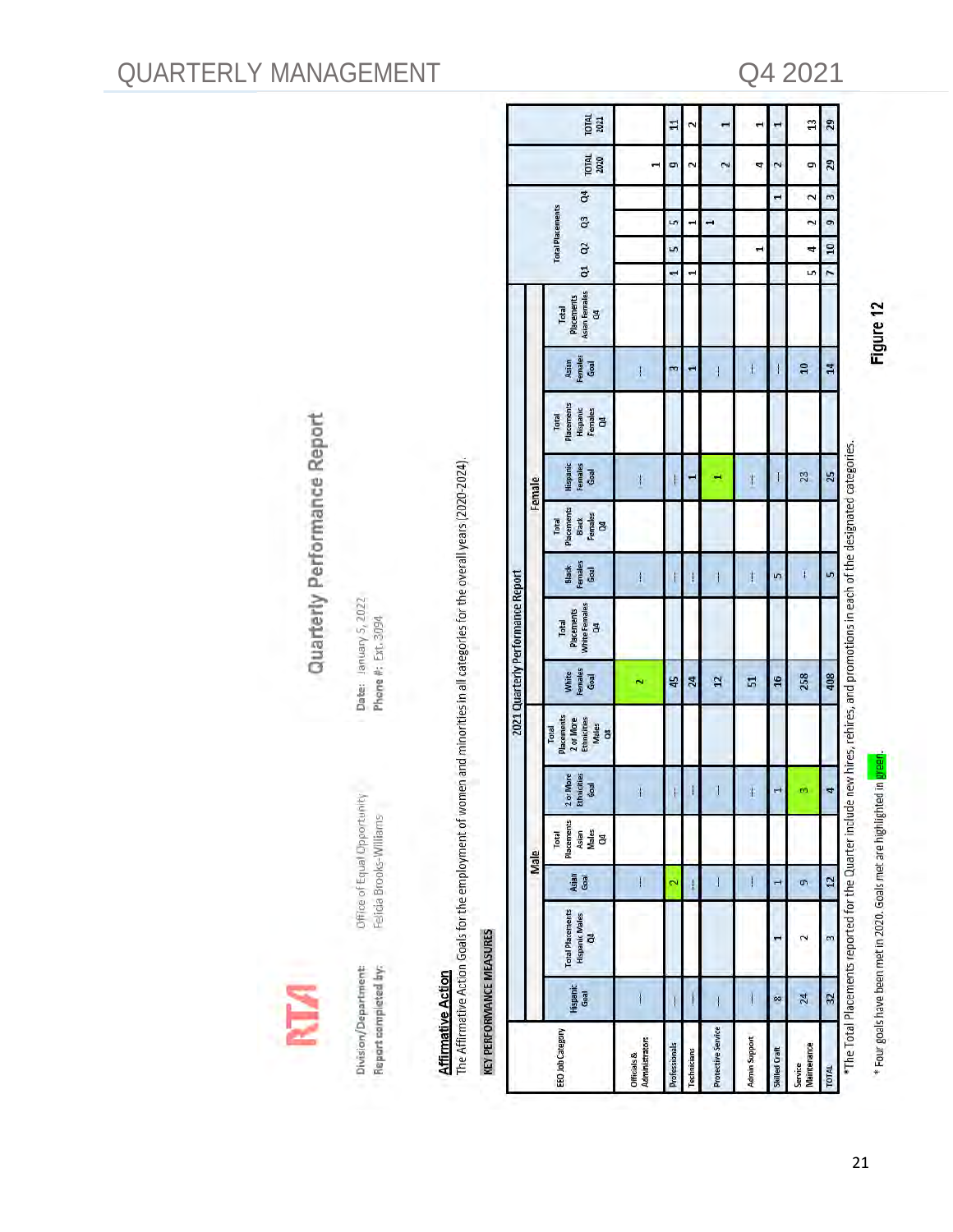## **Succession Planning and Employee Development**

GCRTA continues to enhance its People Strategy by focusing on Culture & Engagement, Leadership Development & Talent Management, Innovation & Technology, Continuous Improvement, and Compliance. Short and long-term succession planning, management training, community partnerships with key training resources, and multiple employee development opportunities across all work segments are key to our approach to live out our mission of Connecting the Community.

#### **Community Training & Development Job Hub Partnership**

The Community Training and Development Job Hub partnership model between Cuyahoga Community College and Greater Cleveland Regional Transit Authority aligns with Tri-C's current Access Center framework, which provides pathways out of poverty for underserved populations by connecting them to education, training, and jobs through community and business partnerships. Job Hub programming attracts new employees and upskills current employees for GCRTA career opportunities. Current Tri-C Access Centers include Esperanza, Olivet Housing and Community Development Corporation, and MetroHealth Medical Center.

The Temporary Commercial Driver's License training, Workforce Success Program, and Frontline Supervisory Training and Development Program are core Job Hub programs designed to recruit and train new employees and provide new and emerging managers of current employees with development opportunities. In 2021, borrowing the structure and success of the Rail Maintenance Apprenticeship, we worked with Tri-C to achieve State Certification for a Bus Maintenance Apprenticeship program.

The following are updates for our core programs during the 4th quarter 2021.

- In 2021, 54 new operator hires attended CDL Temporary Commercial Driver's License training at Tri-C at the onset of their employment.
- Our second cohort of the Workforce Success Program started October 27, 2021 with one employee participating. The Workforce Success Program is an eight-week training program designed to identify and boost employable skills and get help with career planning. Current GCRTA employees and participants from Northeast Ohio communities seeking employment opportunities are participating. Eight employees of GCRTA attended the first cohort.

Since the inception of the Frontline Supervisory Training and Development Program in 2017, seventy-five GCRTA employees have successfully completed the program.

- $\circ$  Of the nine employees who have completed the course, two enrolled in Associate Degree programs at Tri-C, and two graduates advanced to new positions at GCRTA.
- o Additional plans include offering the course at a time and location that is amenable for employees working non-traditional work schedules.
- The eighth and ninth cohorts of Frontline Supervisory Training and Development Program includes thirty participants (fifteen in each cohort). The final 2021 cohort (tenth overall) started on September 22, 2021. This cohort is a cross-agency collaboration consisting of eight participants from GCRTA, and seven participants from Ohio Turnpike, and Northeast Ohio Area Wide Coordinating Agency. It is also the first hybrid model, where half of the classes occur virtually. All 38 GCRTA participants will graduate during the  $4<sup>th</sup>$  quarter of 2021 and 1<sup>st</sup> quarter of 2022.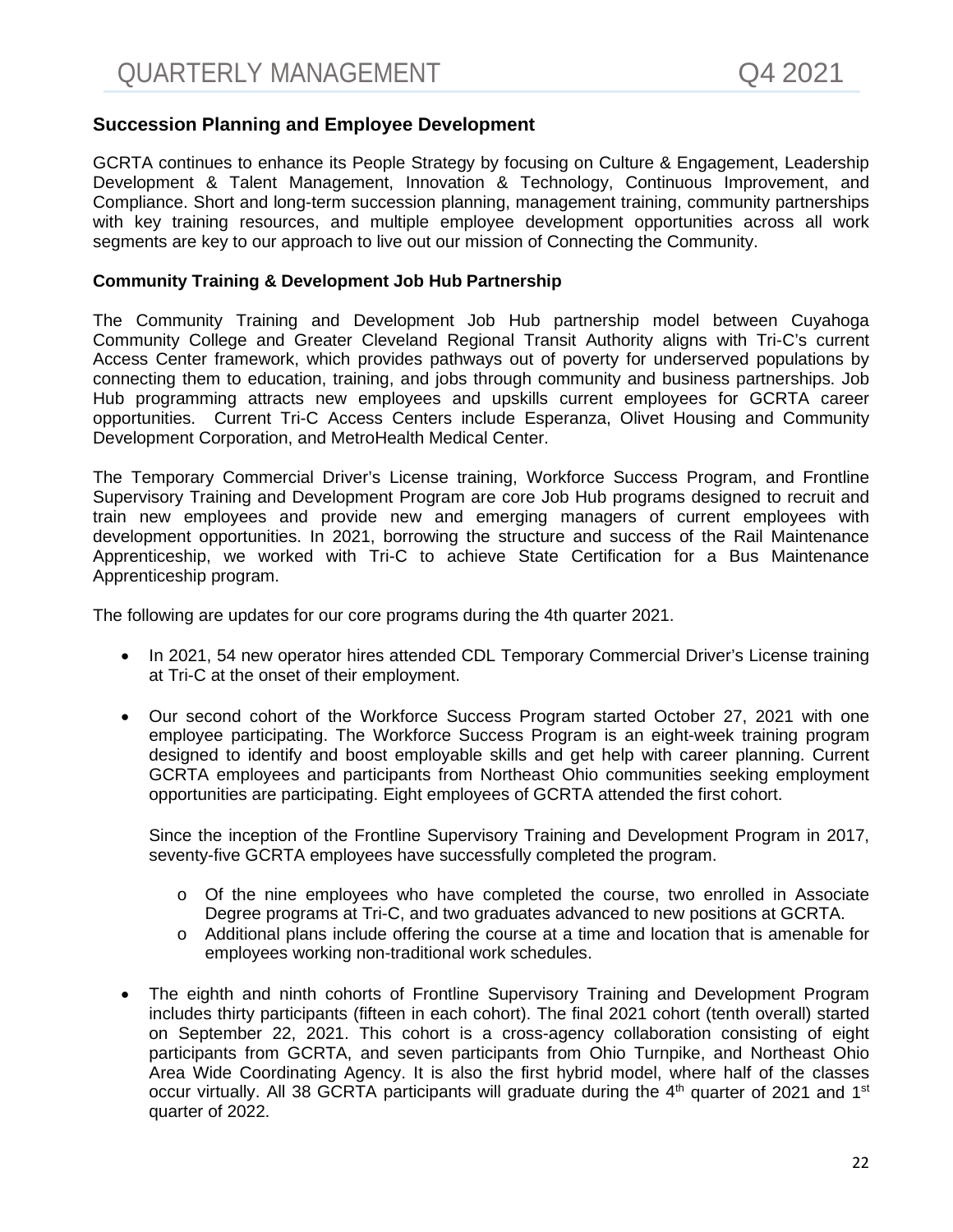- To increase the Authority's continuous improvement and efficiency, six employees completed Lean Six Sigma Black Belt coursework in 2021 and are currently in the process of completing projects to earn their Black Belt certification. Fourteen employees completed the LeanOhio Boot Camp, a course focused on finding efficiencies and cost-savings specific to the public sector. We will continue to send employees through various levels of Lean Six Sigma training in 2022.
- In addition to core Job Hub Programs, the partnership includes an existing Rail Mechanic Apprenticeship and an emerging new Bus Mechanic Apprenticeship, currently in the final review stages. This partnership allows for program accreditation through the college. GCRTA instructors gain individual certification as an adjunct instructor enabling them to conduct related training and award college credits for successful participation in the related courses.

#### **Promotions & Employee Development**

We continue to track progress for advancing our employee development efforts by measuring ours percentage of promotions in relation to new hires (See Figure 1). The percentage of promotions for the 4th quarter was 39%, and 36% year to date. This metric shows GCRTA's continued efforts and commitment to developing employees for promotion opportunities within all work segments, and particularly for key leadership positions.



Figure 13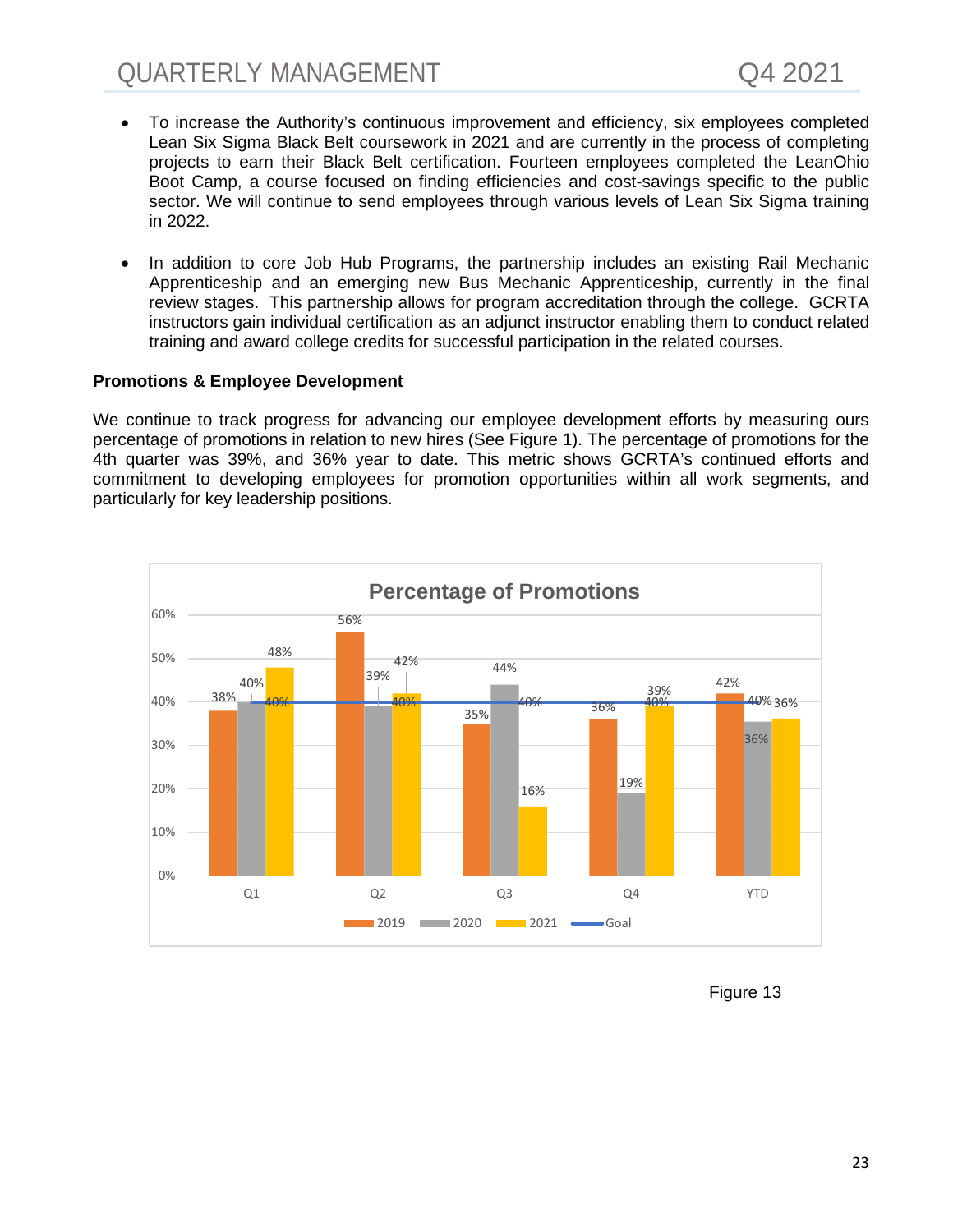## **Succession Planning and Employee Development**

Listed below are notable promotions during the 4th quarter that highlight our succession planning and employee development efforts:

#### **Supervisory/Managerial Succession**

- Jacob Kabelen, Frontline Supervisory Training and Public Transit Management Academy, promoted from Supervisor, Power and Way to Supervisor of Traction Power.
- Truceilla Besses, Tuition Reimbursement recipient, promoted from Operating Instructor to Service Quality Coordinator.
- Chaun'Drea Clark, LinkedIn Learning participant, promoted from Paratransit Dispatcher in the Operations Division to Service Quality Coordinator.
- ShaQuita Ellison, Public Transit Management Academy and Tuition Reimbursement recipient, promoted from Dispatcher Triskett District to Operating Instructor.
- Sheila Harmon, Workforce Success Program, promoted from Paratransit Reservationist to Paratransit Dispatcher.
- Amy Snell, Graduate of the Management Development Program and participant of: Frontline Supervisory Training, Public Transit Management Academy and LinkedIn Learning, Tuition Reimbursement recipient.
- Robert Seay, promoted from Equipment Maintainer to Equipment Repair Leader.
- Richard Williams III, promoted from Equipment Maintainer to Equipment Repair Leader.
- Miles Varga, promoted from Line Maintainer Power and Way to Supervisor, Power and Way.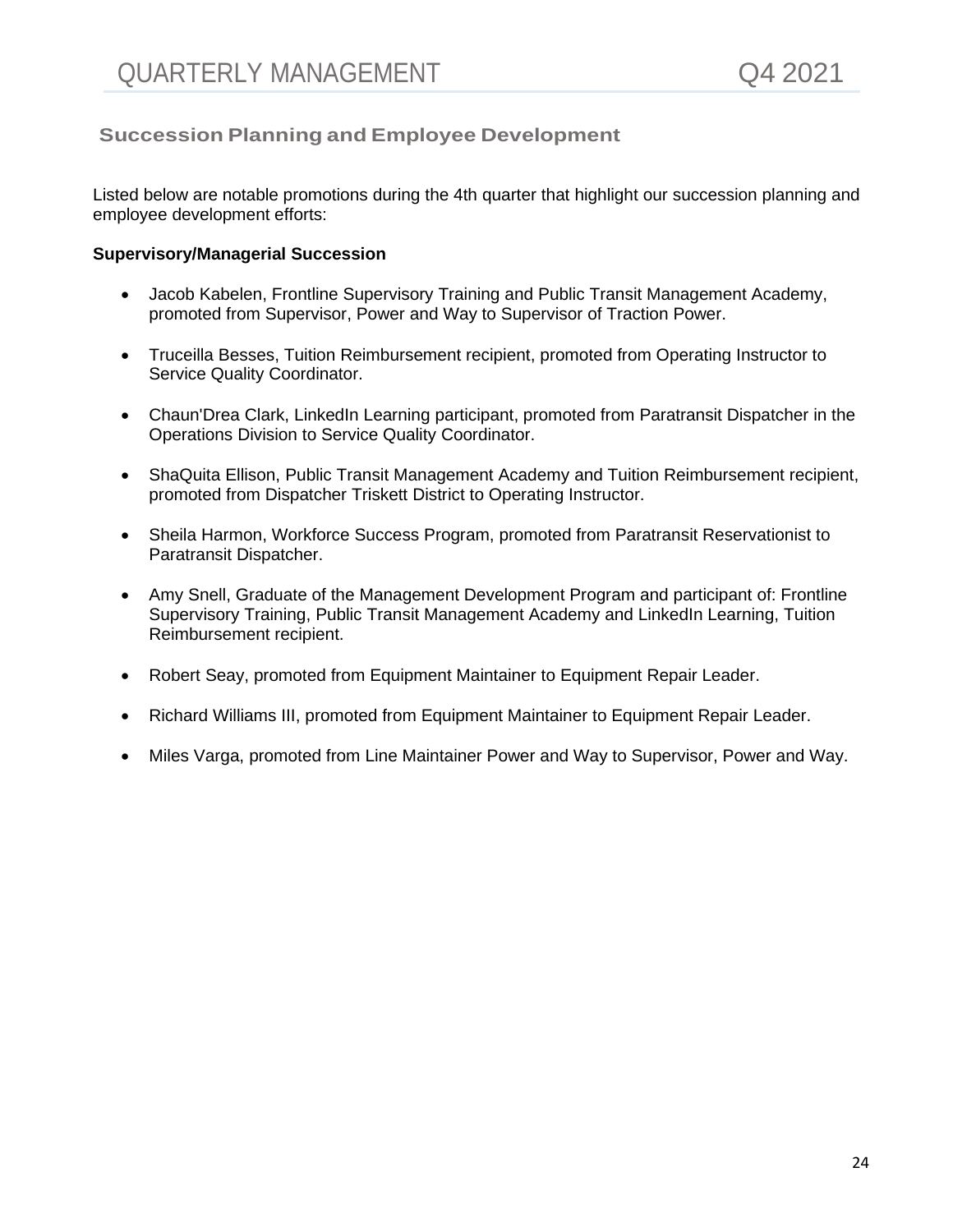## Engineering/Construction Program

This section provides information on the status of the Authority's engineering and construction activities. Projects are reported on by major program categories as follows:

- Bridges
- Track & Signal
- Passenger Facilities
- System Expansions
- Maintenance Facilities
- Planning

Other categories may be added on occasion depending upon activity in the Authority's capital program.

## **PROJECT DESCRIPTION STATUS**

| <b>Bridges</b>                                                  |                                                                                                                                   |                                                                                                                                                                                                                                                                                                                                                                                                                                                                                                                                                                                                                                               |
|-----------------------------------------------------------------|-----------------------------------------------------------------------------------------------------------------------------------|-----------------------------------------------------------------------------------------------------------------------------------------------------------------------------------------------------------------------------------------------------------------------------------------------------------------------------------------------------------------------------------------------------------------------------------------------------------------------------------------------------------------------------------------------------------------------------------------------------------------------------------------------|
| Rehabilitation of<br>the Viaduct,<br>Phase I<br>(27Y)           | Design of repair elements<br>Designer: Michael Baker<br>International<br>Cost: \$446,266                                          | RFP was advertised January 21, 2019. Proposals<br>received; consultant selected. NTP issued July<br>10, 2019. Preliminary report and alternatives<br>received. Inspection completed September 14,<br>2019. Report review held December 2019. Design<br>completed and construction contract approved at<br>May 25, 2021. Board meeting. Designer is<br>construction administration services<br>providing<br>during the construction. Major error in painting<br>quantity estimate has created change order of<br>over \$2,000,000 for contractor. Further payments<br>being held and seeking compensation from<br>designer for negligent error |
| Rehabilitation of<br>the Viaduct,<br>Phase I<br>(27Y)           | <b>Construction Contractor:</b><br><b>BECDIR</b><br><b>Construction Cost:</b><br>\$6,644,273                                      | Contract Award approved at May 2021 Board.<br>NTP issued June 14, 2021. Kick-off meeting held<br>on June 23, 2021. Work on painting, patching and<br>ballast replacement/cleaning underway. Major<br>error in painting quantity estimate has created<br>change order of over \$2,000,000 to contractor.<br>Work suspended for winter.                                                                                                                                                                                                                                                                                                         |
| Viaduct<br>Rehabilitation<br><b>Buckhead Repair</b><br>(27Y(a)) | Design separate because<br>of permit requirements<br>Designer: Michael Baker<br>International<br>Cost: Included in Project<br>27Y | Design report and estimate underway. Discussion<br>held with Canalway Partners. 75% design<br>received May 25, 2021. Comments returned June<br>8, 2021. Meeting held with Canalway Partners<br>September 28, 2021, regarding 100% plans and<br>construction funding. Design submitted to Corps<br>of Engineer's for permit evaluation                                                                                                                                                                                                                                                                                                         |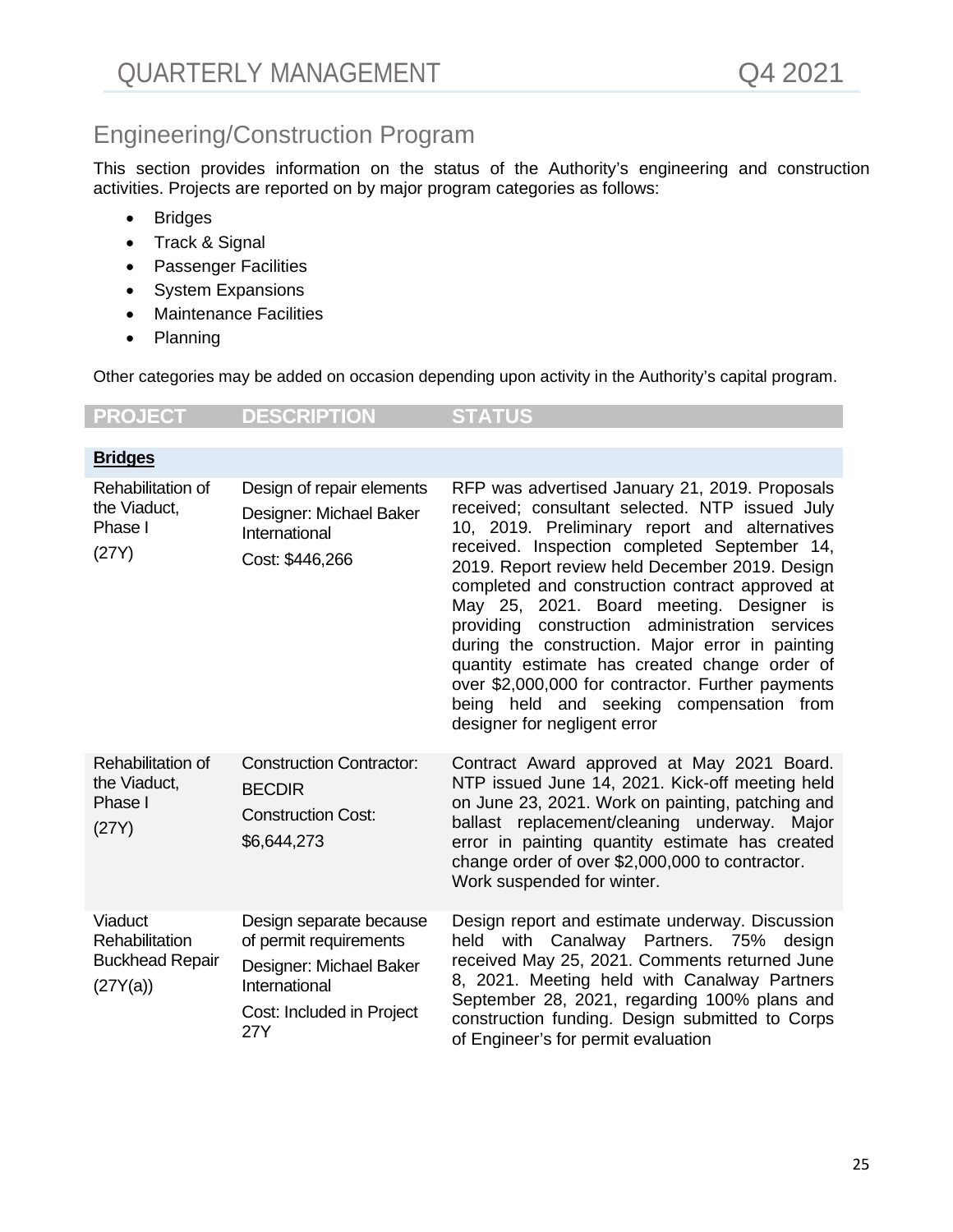| <b>Waterfront Line</b><br><b>Bridge Repairs</b><br>(27Z)                  | <b>Bridge Repairs (design</b><br>including MSE walls)<br>Designer: Hardesty &<br>Hanover<br>Cost:<br>\$1,468,164                                     | Bridge monitoring by TranSystems/BDI in place and<br>running. Project advertised on December 27, 2020.<br>with Hardesty & Hanover selected March 1, 2021.<br>Contract Award approved at May 25, 2021 Board<br>meeting. NTP issued June 21, 2021. Load rating<br>received August 23, 2021 advising no capacity and<br>emergency shoring needed. Emergency shoring<br>towers ratified by Board September 14, 2021.<br>Shoring plans received from Hardest & Hanover<br>September 15, 2021. Four towers were inspected<br>and completed on December 13, 2021. |
|---------------------------------------------------------------------------|------------------------------------------------------------------------------------------------------------------------------------------------------|------------------------------------------------------------------------------------------------------------------------------------------------------------------------------------------------------------------------------------------------------------------------------------------------------------------------------------------------------------------------------------------------------------------------------------------------------------------------------------------------------------------------------------------------------------|
| <b>Waterfront line</b><br><b>Bridge</b><br>Emergency<br>Shoring<br>27Z(a) | <b>Four Shoring Towers</b><br>installed as an<br>emergency repair<br><b>Construction Cost:</b><br>\$686,796                                          | Board ratified as emergency September 14, 2021.<br>Work began in field September 27, 2021 and was<br>completed on December 13, 2021.                                                                                                                                                                                                                                                                                                                                                                                                                       |
| <b>Tower City East</b><br>Portal<br><b>Rehabilitation</b><br>(52N)        | RFP for design of<br>repairs to Tower City<br><b>East Portal including</b><br>track, power and signal.<br>Designer: E.L. Robinson<br>Cost: \$989,942 | Contract awarded by Board on February 19, 2019.<br>Notice to Proceed issued on April 4, 2019. Design<br>proceeding. Track 8 duck-under to remain. 70%<br>submittal approved.<br>Review of 98% plans<br>complete. Plans nearing 100%.<br>Cost will be a major issue including general<br>escalation.                                                                                                                                                                                                                                                        |
| W. 117th Track<br><b>Bridge</b><br>Rehabilitation<br>(62A)                | Design for repairs to<br>bridge and station<br>platform<br>Designer: Michael Baker<br>International<br>Design Cost:<br>\$490,211                     | Board Awarded February 2021. NTP April 23,<br>2021. Field inspection and survey complete as of<br>June 18,2021. Phase 1 plans received August 13,<br>2021, and comments returned September 13,<br>2021. Phase 2 plans reviewed, and comments<br>returned on November 10, 2021.                                                                                                                                                                                                                                                                             |

## **Track, Signal & Power**

| <b>Trunk Line</b><br>Signaling Design<br>(12D) | Design for Trunk Line (E.<br>79 to Shaker Sq. Station)<br><b>Signal System</b><br>Replacement<br>Designer: Rio Grande | Contract awarded by Board on December 17, 2019.<br>NTP to be issued February 13, 2020. Trunk Line<br>Survey Report received March 2020. Design<br>completed and package sent to Procurement June<br>23, 2021.                           |
|------------------------------------------------|-----------------------------------------------------------------------------------------------------------------------|-----------------------------------------------------------------------------------------------------------------------------------------------------------------------------------------------------------------------------------------|
|                                                | <b>Pacific Technology</b><br>Cost: \$268,412                                                                          | Bids received on August 18, 2021 but project<br>canceled by Procurement. Second advertisement<br>unsuccessful on December 8, 2021. Project being<br>readied for third attempt at Procurement. Trip stop<br>at LR100 removed from scope. |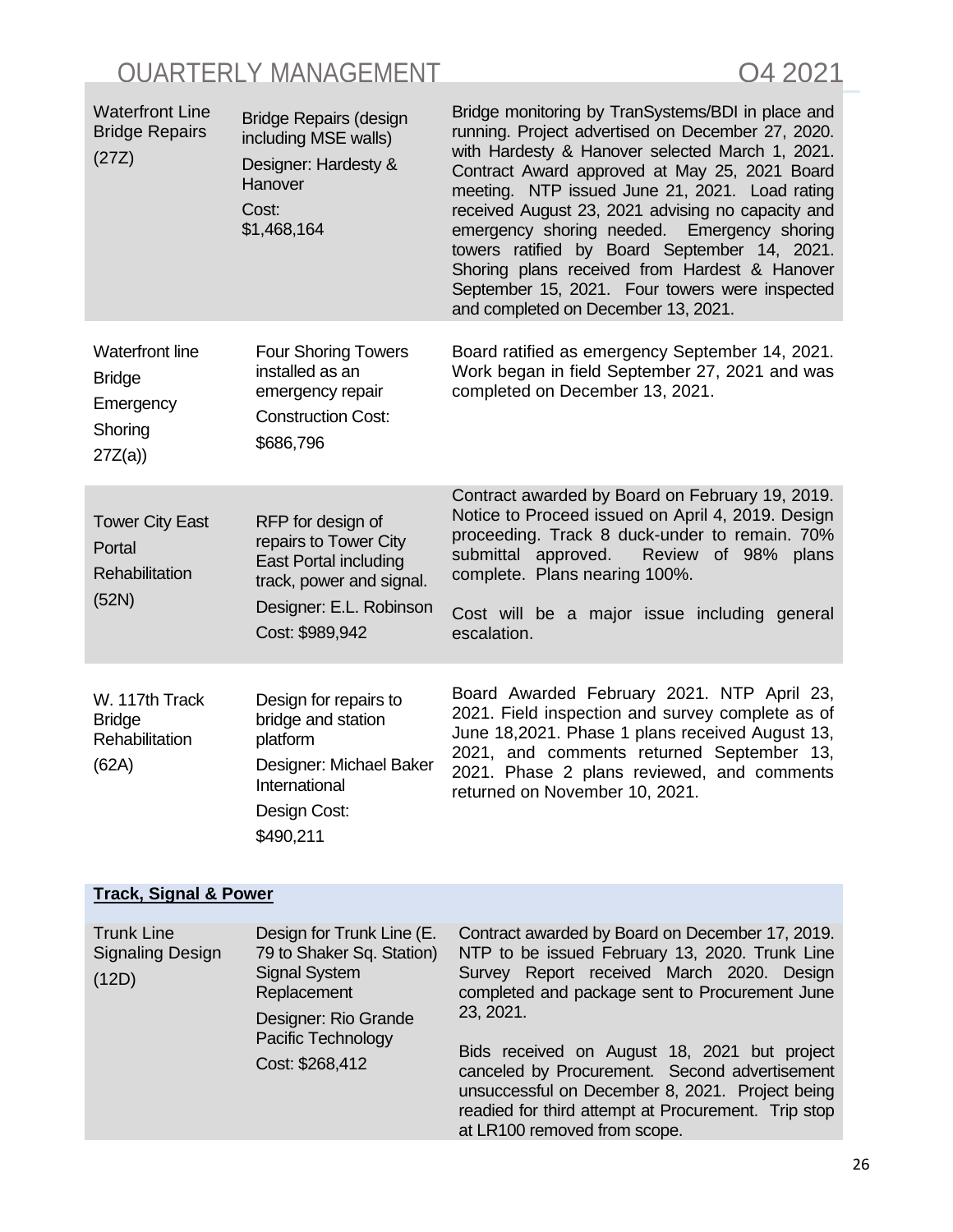| <b>Trunk Line Signal</b><br>Replacement-<br>Construction<br>(12D)          | <b>Construction Contractor:</b><br>TBD<br><b>Construction Estimate:</b><br>\$3,450,000                                              | Anticipate re-advertising in March 2022.                                                                                                                                                                                                                                                                                                                                                                                                                                                                                                                                                                                     |
|----------------------------------------------------------------------------|-------------------------------------------------------------------------------------------------------------------------------------|------------------------------------------------------------------------------------------------------------------------------------------------------------------------------------------------------------------------------------------------------------------------------------------------------------------------------------------------------------------------------------------------------------------------------------------------------------------------------------------------------------------------------------------------------------------------------------------------------------------------------|
| Red Line 515<br>turnout<br><b>Return to Service</b><br>(12F)               | Designer: Mott<br>MacDonald<br>Design Cost:<br>\$219,284                                                                            | Return to service turnout 515 at west end of<br>Brookpark Yard. Includes signal, track and CTDS<br>work. Project will include work to add CAB loops to<br>yard siding to support new railcar testing.<br>Project<br>awarded February 16, 2021 Board. 90% design<br>received review completed in November 2021 and<br>preparations of 100% plans underway.                                                                                                                                                                                                                                                                    |
| Consolidated<br><b>Train Dispatch</b><br>System (CTDS)<br>Upgrade<br>(12H) | Furnish & and Install<br><b>Estimated Cost:</b><br>\$3,425,000                                                                      | Replacement, testing and commissioning of new<br>front end and back-office equipment including<br>programming. RFP being prepared to advertise in<br>1st quarter 2022.                                                                                                                                                                                                                                                                                                                                                                                                                                                       |
| <b>Tower City Tracks</b><br>10 & 13<br>(52M)                               | Design for Track<br>Replacement<br>and Signal System<br>Upgrades<br><b>Consultant: TranSystems</b><br>Cost: \$1,237,356             | Notice to Proceed issued on September 7, 2017.<br>IFB package for construction to be advertised on<br>January 21, 2019. Project construction NTP issued<br>May 13, 2019 to RailWorks. TranSystems<br>performing construction administration through<br>WSP. 10W track/platform modifications completed<br>Consensus between consultants and contractor on<br>payment in process. GL1 modifications complete,<br>CTDS modifications in process of acceptance<br>testing.                                                                                                                                                      |
| <b>Tower City Tracks</b><br>10 & 13<br>(52M)                               | <b>Track Replacement and</b><br><b>Signal System Upgrades</b><br>Construction<br><b>Contractor: Railworks</b><br>Cost: \$12,028,303 | IFB package advertised on January 21, 2019.<br>Project Notice to Proceed issued May 13, 2019 to<br>RailWorks. Reconstruction of track 10E with Low<br>Vibration Track (LVT) completed and in service.<br>GL1 outputs revised. Track 13 back in service April<br>26, 2021. Signal reconfiguration ongoing. 10W<br>reconstruction clearance issues will result in<br>platform modifications. New 115-117 crossover<br>and turnout 121 installed. GL1 reprogramming<br>complete.<br>Consolidated Train Dispatch System<br>(CTDS) Supervisory Control and Data Acquisition<br>(SCADA)<br>modifications<br>progress<br>with<br>in |

acceptance testing ongoing.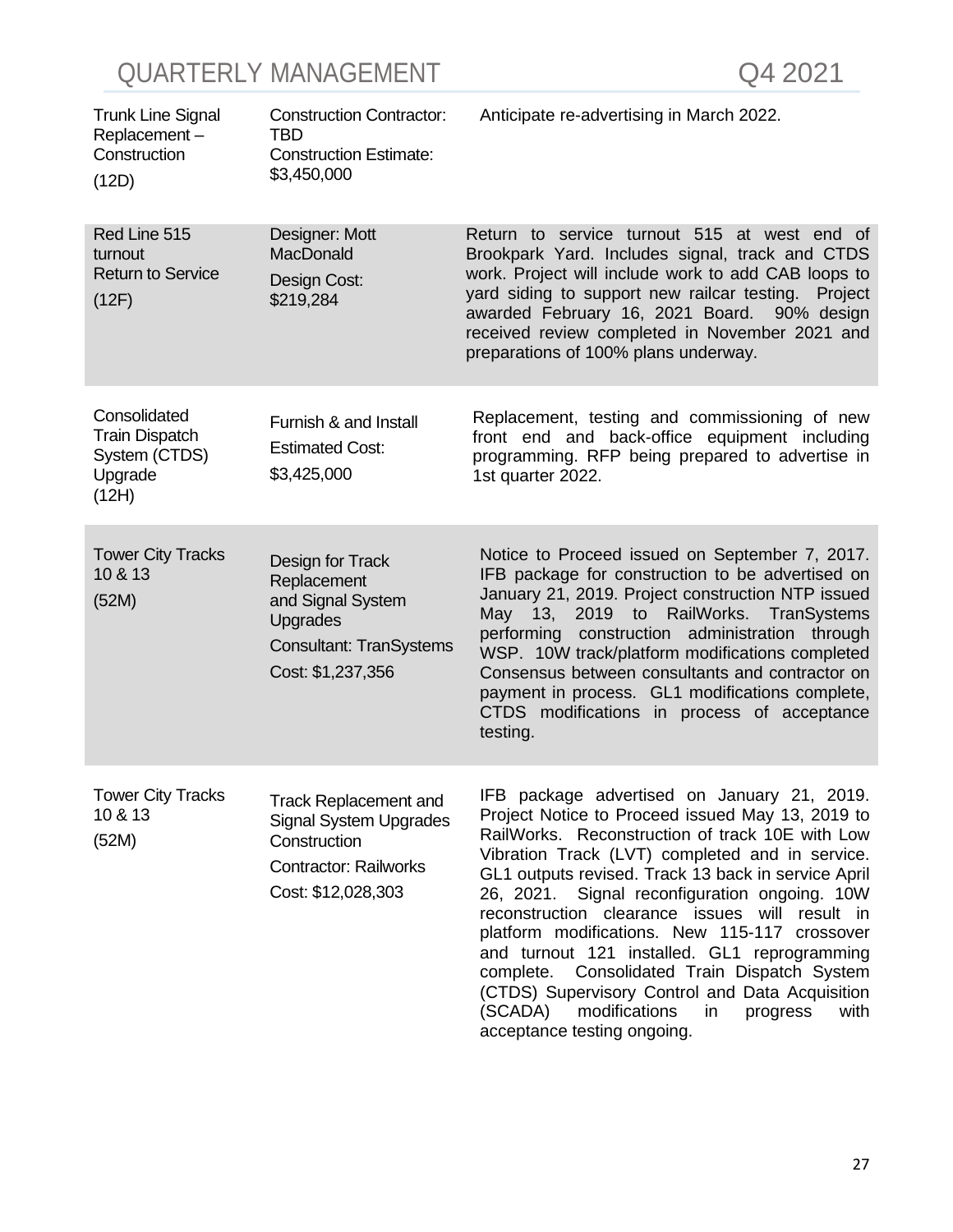| <b>CRMF-Track 3</b><br>$(52-O)$                                    | <b>Track 3 and four Transfer</b><br><b>Table Crossings</b><br>Repair<br>Designer: TBD<br>Design Estimate Cost:<br><b>TBD</b>                                                       | Notice to Proceed issued on August 21, 2018. New<br>track and crossings in place. Transfer table<br>operation over Track 3 still an issue. Problem<br>resolution investigation ongoing. Table inspection<br>and rail survey completed.<br>Repairs to Transfer Table track and remaining<br>Track 3 reconstruction to be<br>budgeted and<br>designed. Track 3 in poor condition. RFP to be<br>advertised in April 2022.                                                                                |
|--------------------------------------------------------------------|------------------------------------------------------------------------------------------------------------------------------------------------------------------------------------|-------------------------------------------------------------------------------------------------------------------------------------------------------------------------------------------------------------------------------------------------------------------------------------------------------------------------------------------------------------------------------------------------------------------------------------------------------------------------------------------------------|
| <b>Trunk Line Track</b><br>Rehabilitation<br>Section 2<br>(52T)    | <b>Construction Contractor:</b><br>Railworks<br><b>Construction Cost:</b><br>\$8,160,010                                                                                           | Buckeye/Woodhill to Shaker Square track and ballast<br>renewal. Includes all turnouts and crossovers. In-<br>house design complete and project advertised<br>December 21, 2020. NTP issued March 8, 2021.<br>Project substantially complete October 3, 2021.<br>Closeout underway. THIS IS LAST REPORT.                                                                                                                                                                                               |
| <b>Red Line Curve</b><br>Replacement<br>(52V)                      | <b>Construction Contractor:</b><br>Delta Railroad<br><b>Construction Cost:</b><br>\$1,204,059                                                                                      | Rail replacement and track alignment on east bound<br>Red Line between E. $55th$ and E. $79th$ .<br>Project<br>readvertised February 8, 2021. Project awarded at<br>April 20, 2021 Board meeting. NTP issued on May<br>10, 2021. Work completed September 26, 2021.<br>Project can be closed once repairs are made to<br>signal bungalow struck by Delta vehicle.                                                                                                                                     |
| Warrensville/Van<br><b>Aken Substation</b><br>Replacement<br>(60B) | <b>Furnish and Install</b><br>Modular Warrensville/ Van<br><b>Aken Substation</b><br><b>Contractor: Hatzel &amp;</b><br><b>Buehler</b><br><b>Construction Cost:</b><br>\$2,981,699 | Project Board Award approved on November 19,<br>2019. Notice to Proceed issued January 16, 2020.<br>Equipment on order, feed installation and reclosure<br>design<br>location in progress.<br>Resolution for<br>Illuminating Company utility agreement approved at<br>September 28, 2021. Board<br>meetings.<br>the<br>Prefabricated substation received and installed.<br>House power connected for lighting, heating and<br>cooling. The Illuminating Company agreement to<br>install main feeders. |
| Warrensville/Van<br><b>Aken Substation</b><br>Replacement<br>(60B) | Contractor: CEI<br><b>Construction Cost:</b><br>\$850,520.03                                                                                                                       | The Illuminating Company agreement to install main<br>feeders approved by the Board on September 28,<br>2021. CEI has ordered the equipment for delivery in<br>April 2022.                                                                                                                                                                                                                                                                                                                            |
| W. 117 <sup>th</sup><br>Substation<br>Rehabilitation<br>(60C)      | <b>Contractor: Lake Erie</b><br>Electric<br><b>Construction Cost:</b><br>\$2,095,170                                                                                               | Replacement of transformer/rectifier and switchgear.<br>Existing building to be reused. Board awarded contract<br>March 23, 2021. Notice to Proceed issued May 14,<br>2021, and kick-off meeting held. Submittals completed<br>and equipment being manufactured. Delivery expected<br>in April 2022.                                                                                                                                                                                                  |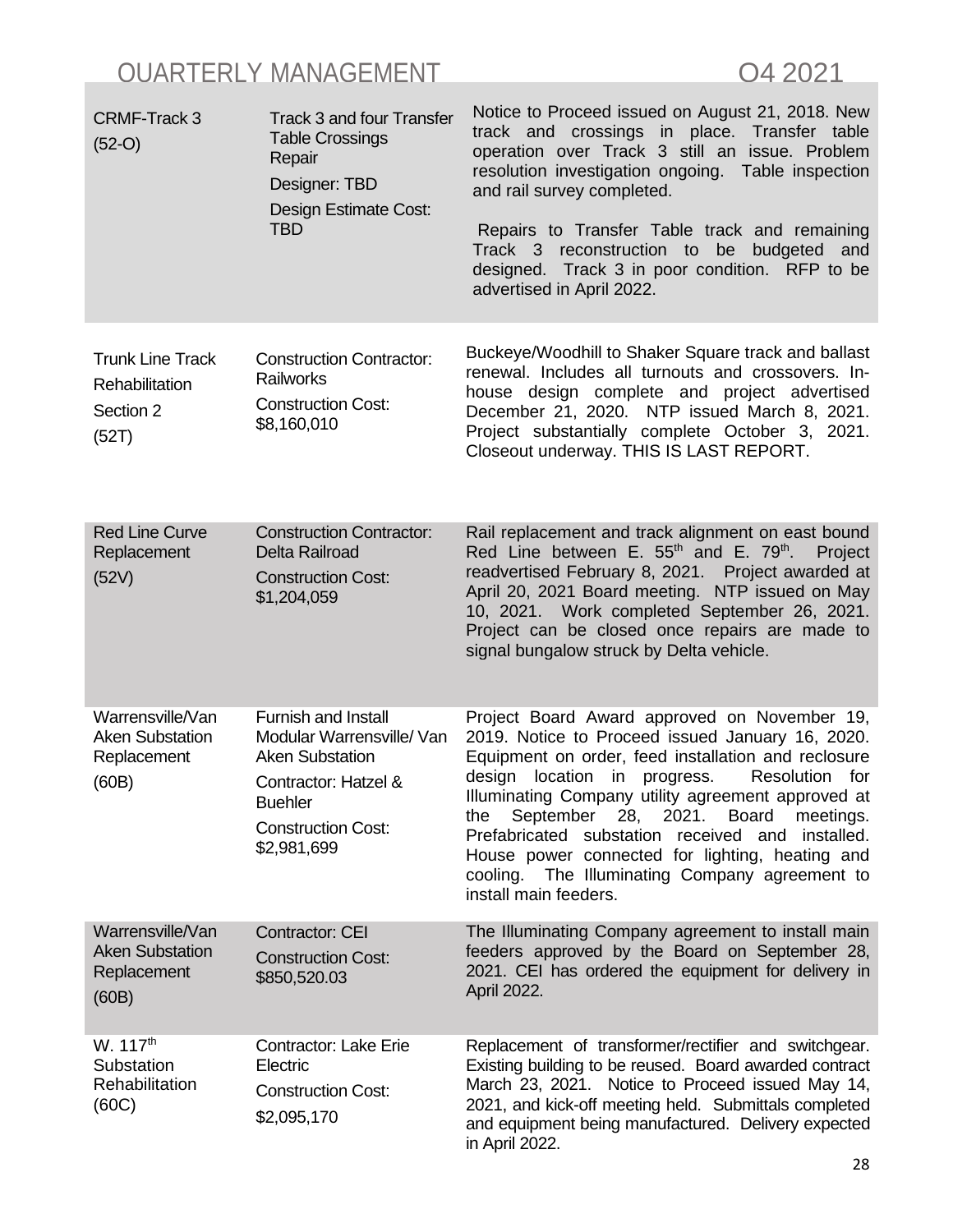| E. 120 <sup>th</sup> Substation<br>Replacement<br>(60E)                                       | <b>Construction Contractor:</b><br><b>TBD</b><br><b>Construction Estimate:</b><br>\$4,000,000 | Replacement of existing substation in its entirety<br>including building with modular unit similar to Puritas<br>(60A). Design in-house supplemented by On-Call for<br>specific tasks such as foundation design.                                                                                                                                                                                                                                                                                      |
|-----------------------------------------------------------------------------------------------|-----------------------------------------------------------------------------------------------|-------------------------------------------------------------------------------------------------------------------------------------------------------------------------------------------------------------------------------------------------------------------------------------------------------------------------------------------------------------------------------------------------------------------------------------------------------------------------------------------------------|
| W. 30 <sup>th</sup> Substation<br>Rehabilitation -<br>Transformer/Rec-<br>tifier Set<br>(60F) | Contractor: Hatzel &<br><b>Buehler</b><br><b>Construction Cost:</b><br>\$1,557,327            | Replacement of transformer/rectifier and switchgear.<br>Existing building to be reused. Roof replacement<br>completed under Project 18.35. Board awarded contract<br>on November 17, 2020. Notice to Proceed issued<br>January 4, 2021. Equipment on order, arrival<br>anticipated winter 2022.                                                                                                                                                                                                       |
| <b>Passenger Facilities</b>                                                                   |                                                                                               |                                                                                                                                                                                                                                                                                                                                                                                                                                                                                                       |
| <b>Rapid Stations</b>                                                                         |                                                                                               |                                                                                                                                                                                                                                                                                                                                                                                                                                                                                                       |
| Warrensville- Van<br><b>Aken Station</b><br>(24W)                                             | Reconstruction of<br>Warrenville- Van Aken<br>Station In-House design<br><b>Budget: TBD</b>   | In-house design for new station includes platforms,<br>track replacement/realignment, power modifications<br>connection<br>with<br>60B<br>and<br>new<br>comfort<br>in.<br>stations/waiting area service building. Project also<br>with<br>Shaker<br>coordinates<br><b>Public</b><br>Realm<br>Ohio TRAC funding will help<br>improvements.<br>Environmental<br>replacement.<br>complete<br>track<br>clearances received from FTA.<br>Design at 60%.<br>Track and Catenary/Signal/Power by consultants. |
| <b>Planning</b>                                                                               |                                                                                               |                                                                                                                                                                                                                                                                                                                                                                                                                                                                                                       |
| Baby on Board<br>19.03                                                                        | <b>TWE improvements</b><br>In various locations in the<br>County                              | ODOT awarded funds to improve bus waiting<br>environments in selected zip codes with high levels of<br>infant mortality MOU signed with County Board of<br>Lookh Ctaff has identified locations and seems week                                                                                                                                                                                                                                                                                        |

| 10.UU                                      | County<br>Contractor: TBD<br>Budget: \$350,000 | infant mortality MOU signed with County Board of<br>Health. Staff has identified locations and scope work.<br>The bus shelters have been ordered from Brasco and<br>a Change Order to increase the number of shelters is<br>in process. RFP's for the benches, solar power, and<br>trash receptacles are in procurement. The Project<br>construction is anticipated in the summer of 2022.                     |
|--------------------------------------------|------------------------------------------------|----------------------------------------------------------------------------------------------------------------------------------------------------------------------------------------------------------------------------------------------------------------------------------------------------------------------------------------------------------------------------------------------------------------|
| <b>RTA</b><br><b>ConnectWorkS</b><br>19.30 | <b>Contractor: TBD</b><br>Budget: \$600,000    | Project includes the provision of Micro Transit<br>First/Last Mile services from an RTA location to a<br>work site. RTA is contribution 50% of a flexible<br>service focused on getting workers the first and last<br>mile to their job site. Proposals are due on November<br>12, 2021. Proposals were reviewed by Evaluation<br>panel. Interview dates are being scheduled by the<br>Contract Administrator. |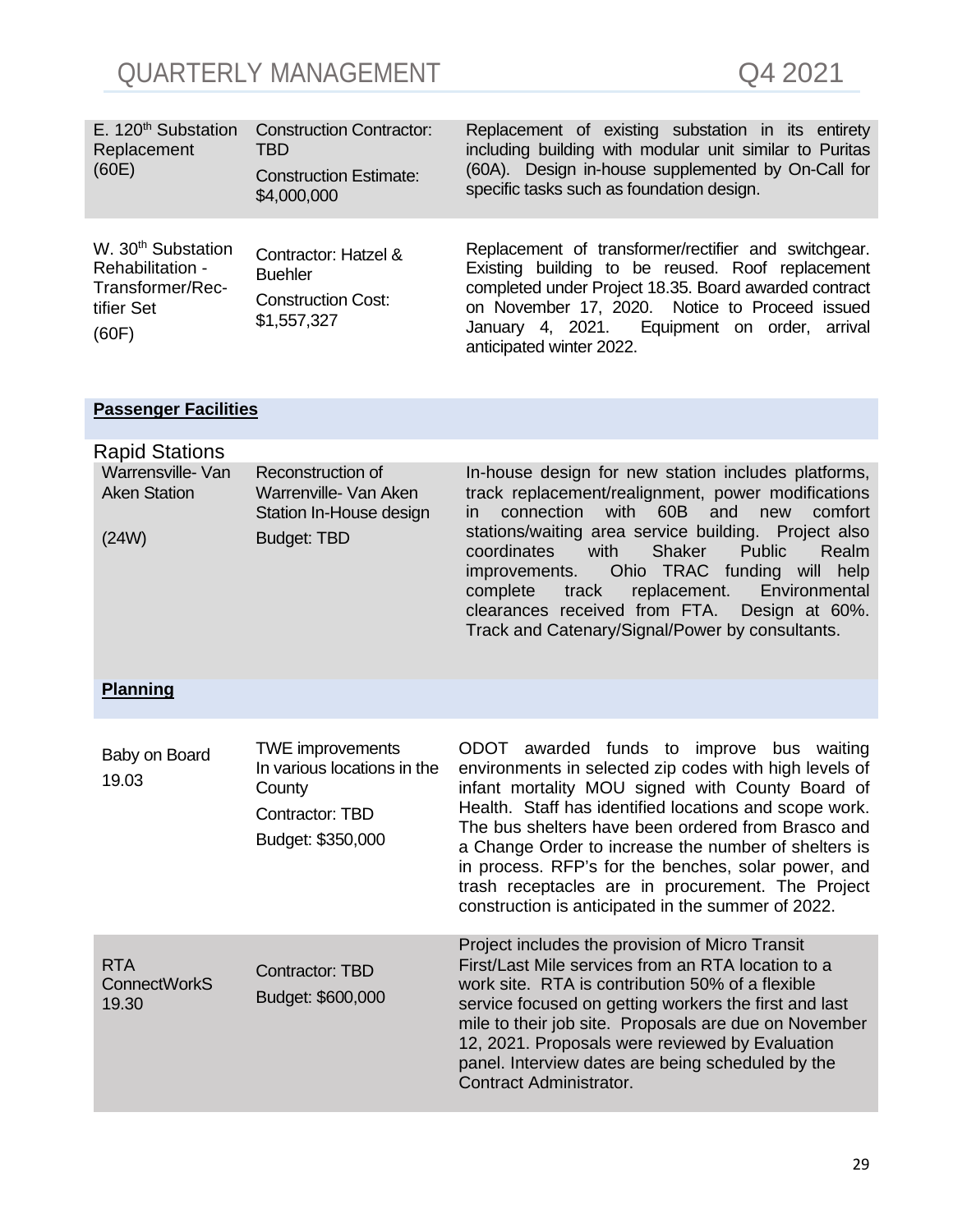| <b>Shaker Shelter</b><br>Replacement<br>Program<br>18.82 | Replacement of<br>shelters<br>Along the Blue and<br>Green<br>Lines<br>Contractor: TBD<br>Budget: \$1,800,000 | CMAQ funded project to replace and enhance light rail<br>stations on Shaker Lines. Section 106 Consultant is<br>under contract. Have initiated public process with<br>completion of a survey, several meetings with<br>stakeholders and advisory meeting. Working through<br>Shelter Design issues with Brasco and the City of<br>Shaker Heights. Extended contract for Section 106<br>with Mannik Smith Group required for RTA. Initiation<br>on Section 106 meeting being scheduled. The project<br>should be ready to bid in Summer 2022.                                                                                                                                                                                                                                                                                                                                                                                                                                                                                       |
|----------------------------------------------------------|--------------------------------------------------------------------------------------------------------------|------------------------------------------------------------------------------------------------------------------------------------------------------------------------------------------------------------------------------------------------------------------------------------------------------------------------------------------------------------------------------------------------------------------------------------------------------------------------------------------------------------------------------------------------------------------------------------------------------------------------------------------------------------------------------------------------------------------------------------------------------------------------------------------------------------------------------------------------------------------------------------------------------------------------------------------------------------------------------------------------------------------------------------|
| W. 25 <sup>th</sup> Street<br><b>TOD Plan</b><br>(18.42) | TOD Planning for W. 25th<br><b>Street</b><br><b>Contractor: Stantec</b><br>Cost: \$414,068                   | FTA awarded GCRTA \$336,000.00 in competitive<br>planning funds. Grant process is completed, and RFP has<br>issued responses, reviewed and evaluated. Board<br>awarded the contract on February 18, 2020. Contract<br>signed and NTP issued April 4, 2020. The report on<br>existing conditions is complete. The first Stakeholders<br>meeting was held on July 22, 2020, and the first<br>community meeting was held on July 29, 2020 and the<br>second one on October 14, 2020. The website<br>www25connects.com is active. The project is 99%<br>completed. The Final Presentation for the Board of<br>Trustees was on August 10, 2021. The project was<br>approved on October 15, 2021 by the City of Cleveland<br>Planning Commission. The next phase of the project<br>including NEPA planning and design is being prepared for<br>a February release. FTA is reviewing the Request to<br>Enter FTA Small Starts Project Development. Project to<br>continue into design under Project 70 as MetroHealth<br><b>BRT</b> line. |

#### **Maintenance Facilities**

| Infrastructure<br>Upgrades @ | Infrastructure upgrades<br>for CNG fueling at |
|------------------------------|-----------------------------------------------|
| Hayden & CBMF<br>for CNG     | Hayden, CBMF and<br><b>Triskett</b>           |
| (61B)                        | Consultant: Wendel                            |
|                              | Cost: \$553,023                               |
|                              |                                               |

Board awarded contract on October 21, 2014. Design completed. Support for Construction of improvements continuing. Triskett plans and specifications received. Hayden portion of project closed-out. CBMF gas detection system approved by City. Certificate of Occupancy obtained from City of Cleveland and East Cleveland. CBMF and Hayden design closed. Triskett portion of work to continue under 61C. Procurement has directed that this project, with an outstanding balance of \$21,400, remain open throughout the Triskett CNG installation.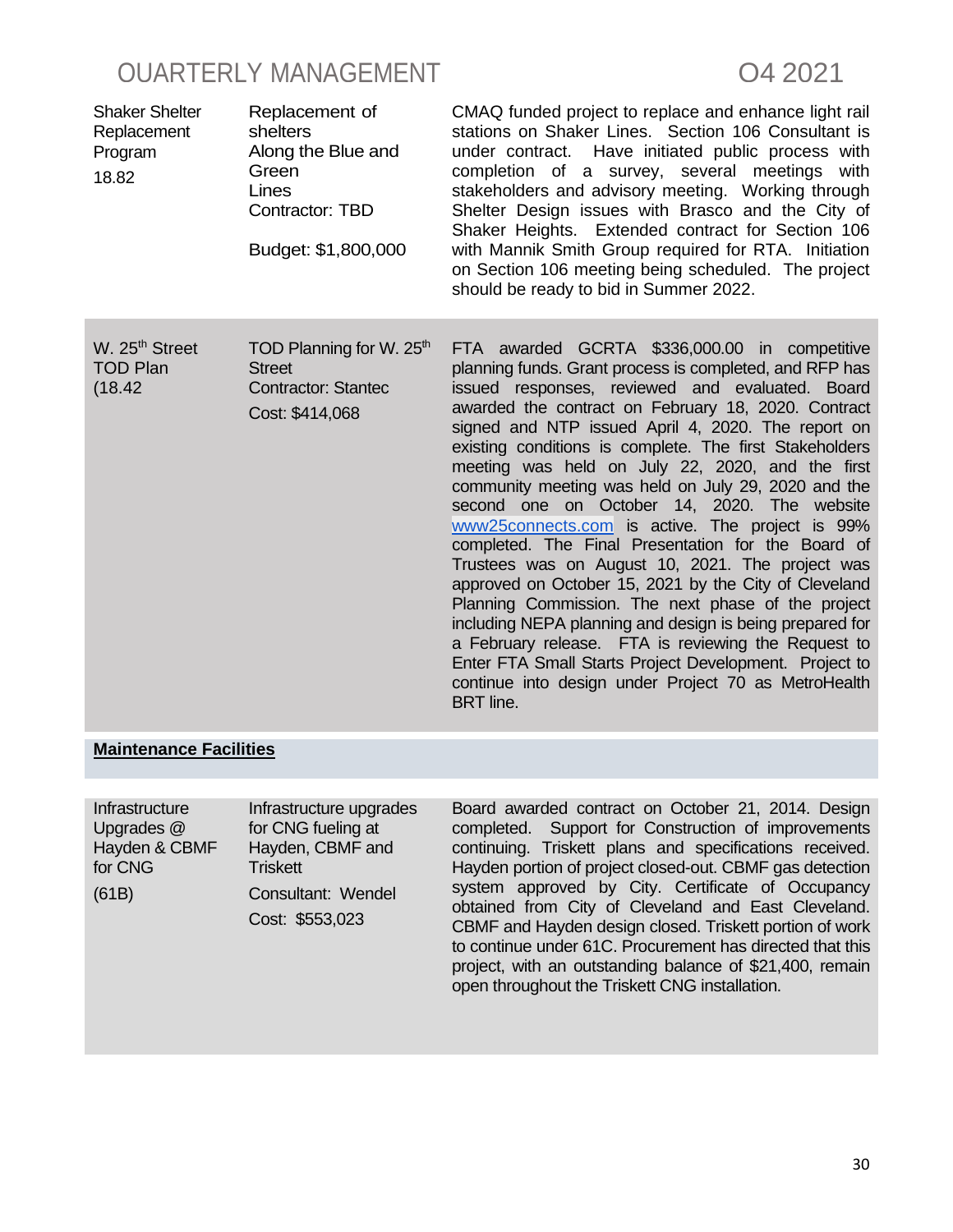| Maintenance<br>Area Infrastructure<br>Upgrades at<br><b>Triskett</b><br>(61C)              | <b>Consultant: Wendel</b><br>Design<br>Cost: \$127,808                                                                                                        | Design for Triskett Maintenance Bay only. Maintenance<br>Bay design complete as 61B - Phase II. Master<br>construction package 61F to consist of 61B - Phase II,<br>61C, and 61E. Construction package advertised for bids<br>on October 5, 2020. Construction completed. Closeout<br>underway.                                                                                                                                                                                                    |
|--------------------------------------------------------------------------------------------|---------------------------------------------------------------------------------------------------------------------------------------------------------------|----------------------------------------------------------------------------------------------------------------------------------------------------------------------------------------------------------------------------------------------------------------------------------------------------------------------------------------------------------------------------------------------------------------------------------------------------------------------------------------------------|
| CNG (HVAC) Bus<br>House<br>Infrastructure<br>Upgrades at<br><b>Triskett</b><br>(61E)       | <b>Consultant: Wendel</b><br><b>HVAC Design</b><br>Cost: \$350,374                                                                                            | Board awarded contract on April 16, 2019. Notice to<br>Proceed issued on May 30, 2019.<br>Rooftop HVAC unit system is to be replaced over Triskett<br>Garage bus storage area. IFB package completed, and<br>project advertised October 5, 2020. Construction nearing<br>completion                                                                                                                                                                                                                |
| Construction of<br><b>CNG</b><br>Infrastructure<br>Upgrades at<br><b>Triskett</b><br>(61F) | <b>Contractor: The Ruhlin</b><br>Company<br>Construction<br>Cost: \$7,088,895<br>including \$686,796 for<br><b>Waterfront Bridge</b><br><b>Shoring Towers</b> | Combination of Wendel Design 61B, 61C and 61E for<br>CNG required HVAC and other improvements to Triskett<br>Bus Garage. Construction package advertised October 5,<br>2020. Consultant providing Engineering support during<br>Notice to proceed February 24, 2021.<br>constriction.<br>Equipment ordered. Reinforcement of roof trusses<br>Plumbing, duct work/grills and HVAC<br>underway.<br>demolition also in progress. Rooftop units completed.<br>Gas detection system nearing completion. |